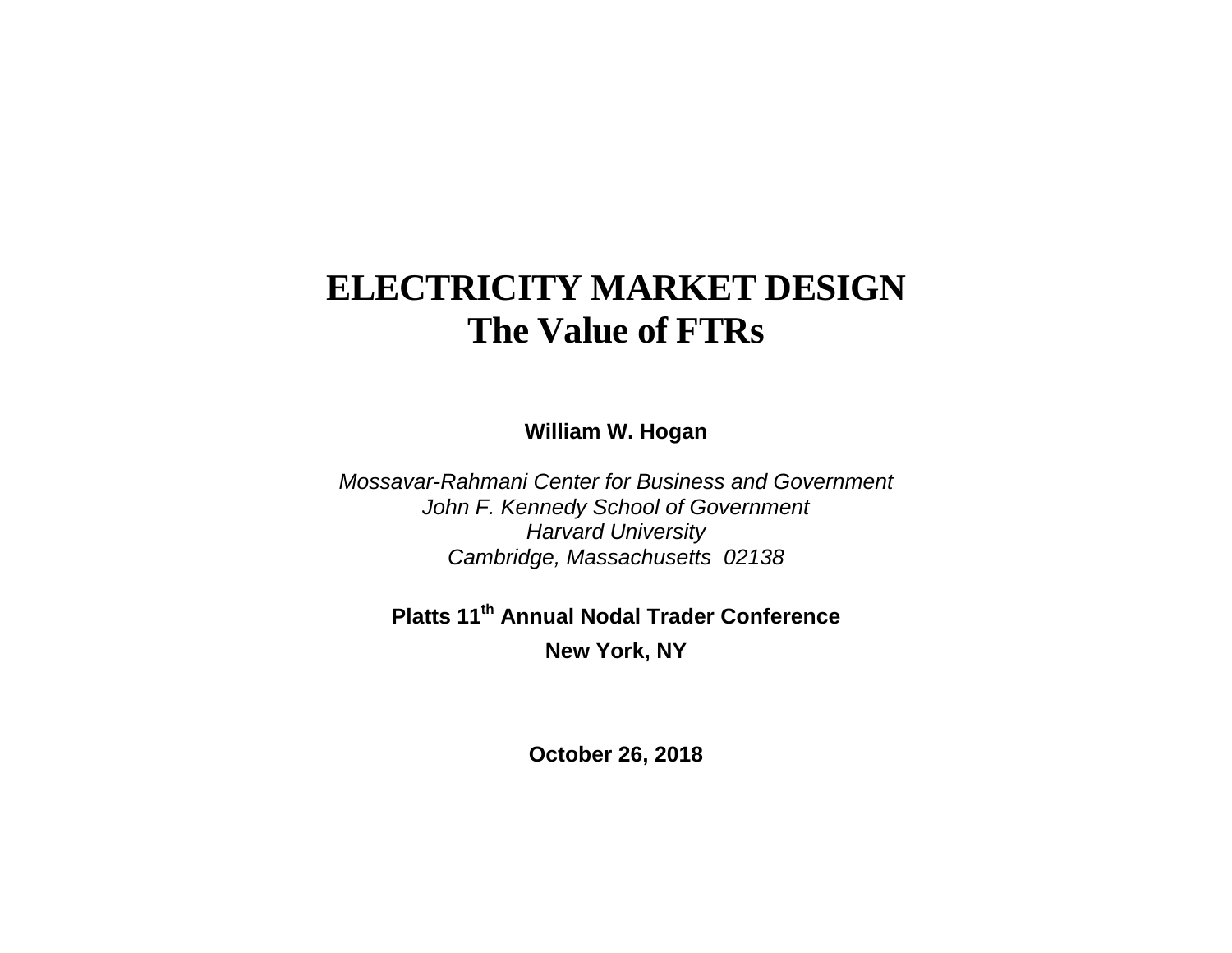### **What is the value of Financial Transmission Rights? The discussion today:**

- **Financial Transmission Rights (FTR), Transmission Congestion Contracts (TCC), Congestion Revenue Rights (CRR) …** 
	- <sup>o</sup> First Principles and Electricity Market Design.
	- <sup>o</sup> Origins and Evolution.
	- <sup>o</sup> FTRs as Obligations.
	- <sup>o</sup> Continuing Challenges.
		- **Auction Design and Revenue Adequacy.**
		- Auction Revenue Rights (ARR).
		- **Transmission Expansion.**
		- **Up-to-Congestion Products.**
		- **Eligible Nodal Locations.**
- **Related Issues Not Covered Today.** 
	- <sup>o</sup> Market Power and Market Manipulation.
	- o Credit Issues and FTR Defaults.
	- <sup>o</sup> Long-term FTR Allocations.
	- <sup>o</sup> FTRs as Options.
	- o Uplift allocations.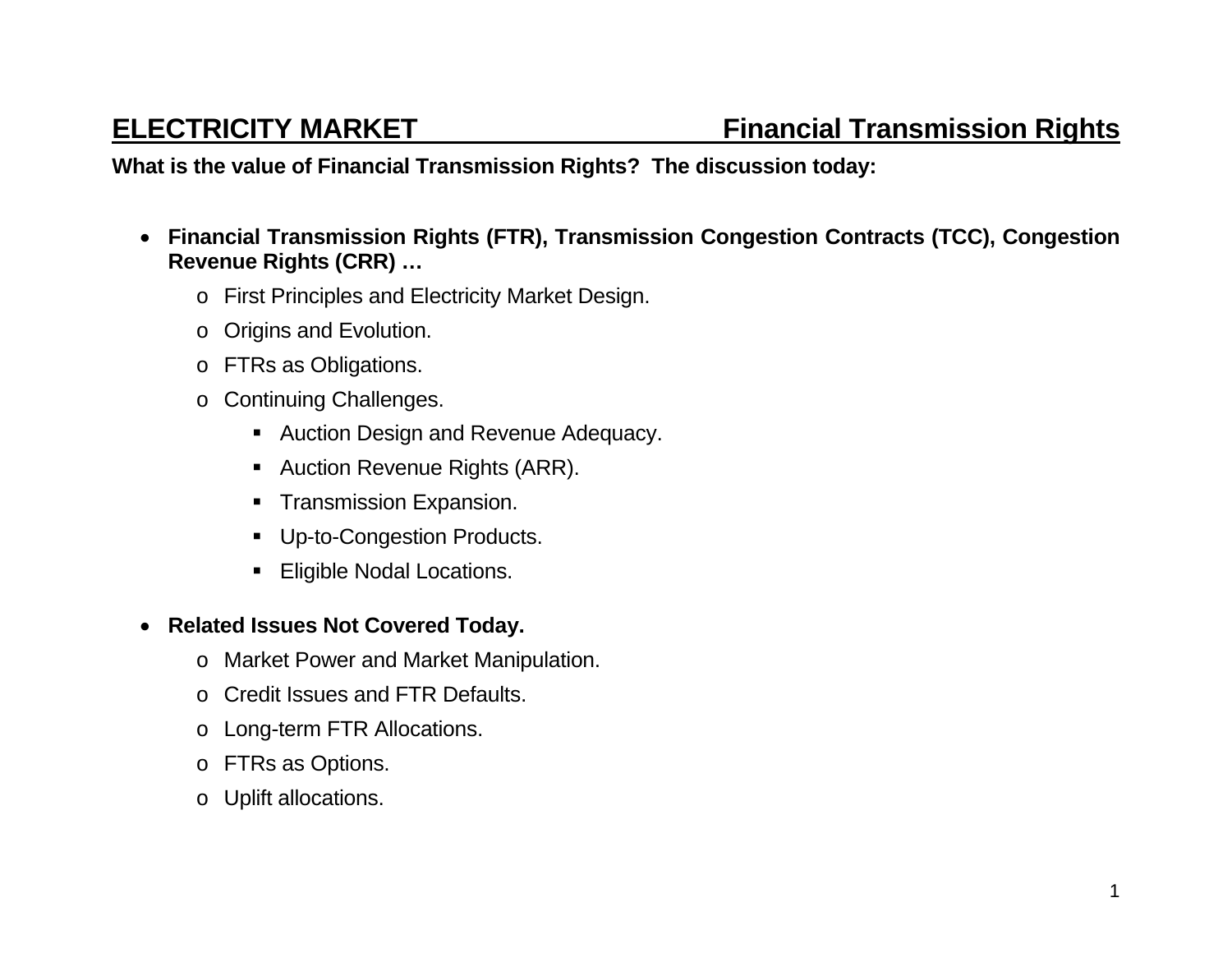**What is the value of Financial Transmission Rights? What is the role of FTRs and how do they relate to the broader issues of electricity market design?** 

**True, But Incomplete:** "FTRs were designed to serve as the financial equivalent of firm transmission service and play a key role in ensuring open access to firm transmission service by providing a congestion hedging function. The purpose of FTRs to serve as a congestion hedge has been well established." (Federal Energy Regulatory Commission, 2017, p. 11)

**Half True, But Misdirected:** "Financial transmission rights and the associated revenues were directly provided to loads in recognition of the fact that loads pay for the transmission system which permits low cost generation to be delivered to load. Another way of describing the result is that FTRs and the associated congestion revenues were directly provided to loads in recognition of the fact that, as a result of LMP, load pays too much for generation. The excess payments are defined to be congestion." (Monitoring Analytics, 2018, p. 577)



<sup>(</sup>Monitoring Analytics, 2018, p. 508)

**Total congestion cost is a small part of the story. The bigger issue centers on the fundamental structure of market design.**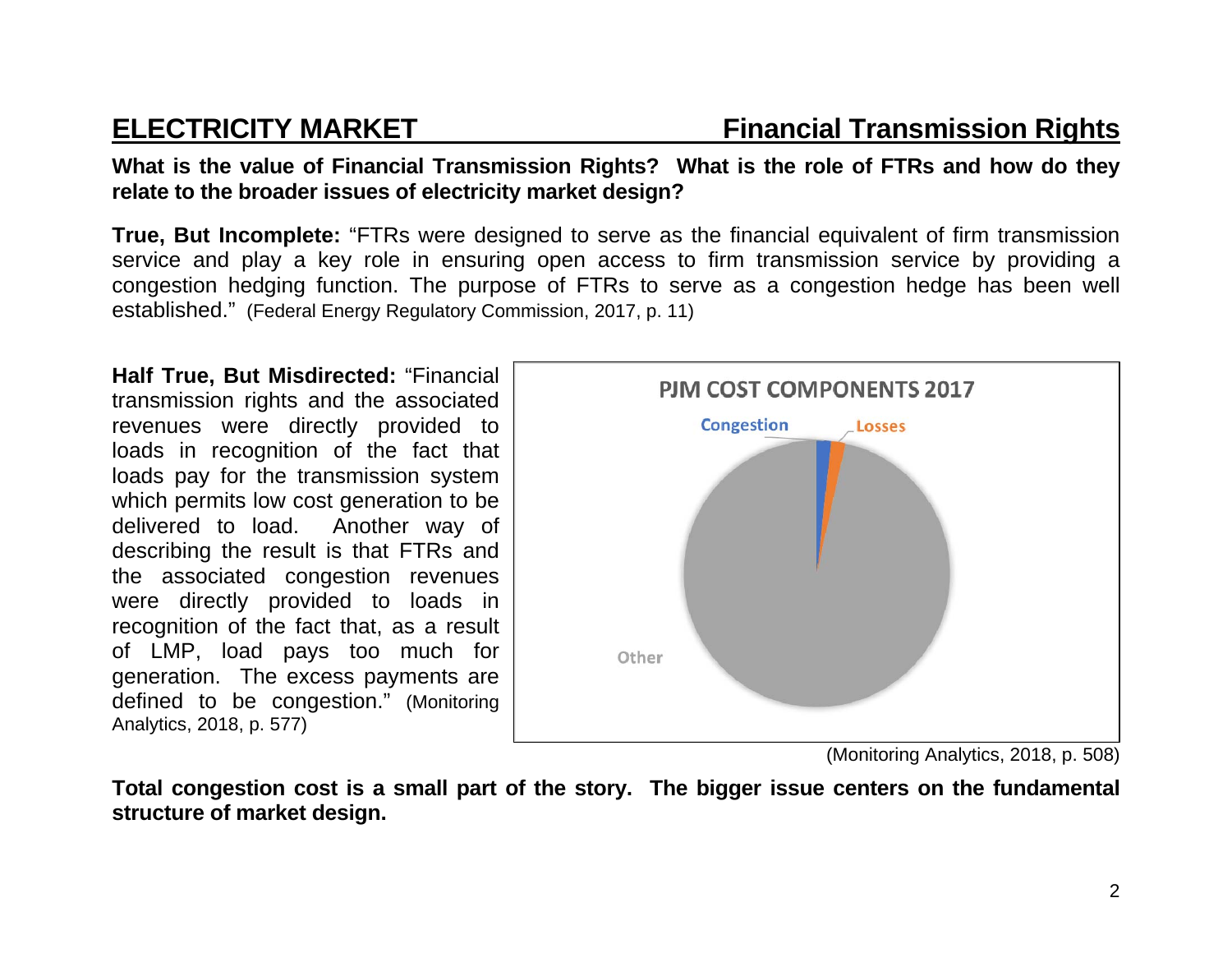**What is the value of Financial Transmission Rights? What is the role of FTRs and how do they relate to the broader issues of electricity market design?** 

"In an LMP market, the lowest cost generation is dispatched to meet the load, subject to the ability of the transmission system to deliver that energy. When the lowest cost generation is remote from load centers, the physical transmission system permits that lowest cost generation to be delivered to load. This was true prior to the introduction of LMP markets and continues to be true in LMP markets. *Prior to the introduction of LMP markets, contracts based on the physical rights associated with the transmission system were the mechanism used to provide for the delivery of low cost generation to load. Firm transmission customers who paid for the transmission system through rates or through bilateral contracts received the low cost generation.*" (Monitoring Analytics, 2018, p. 577, emphasis added)



**The "physical rights" model for "firm transmission" never worked as advertised. It is unable to support an efficient open access electricity market.**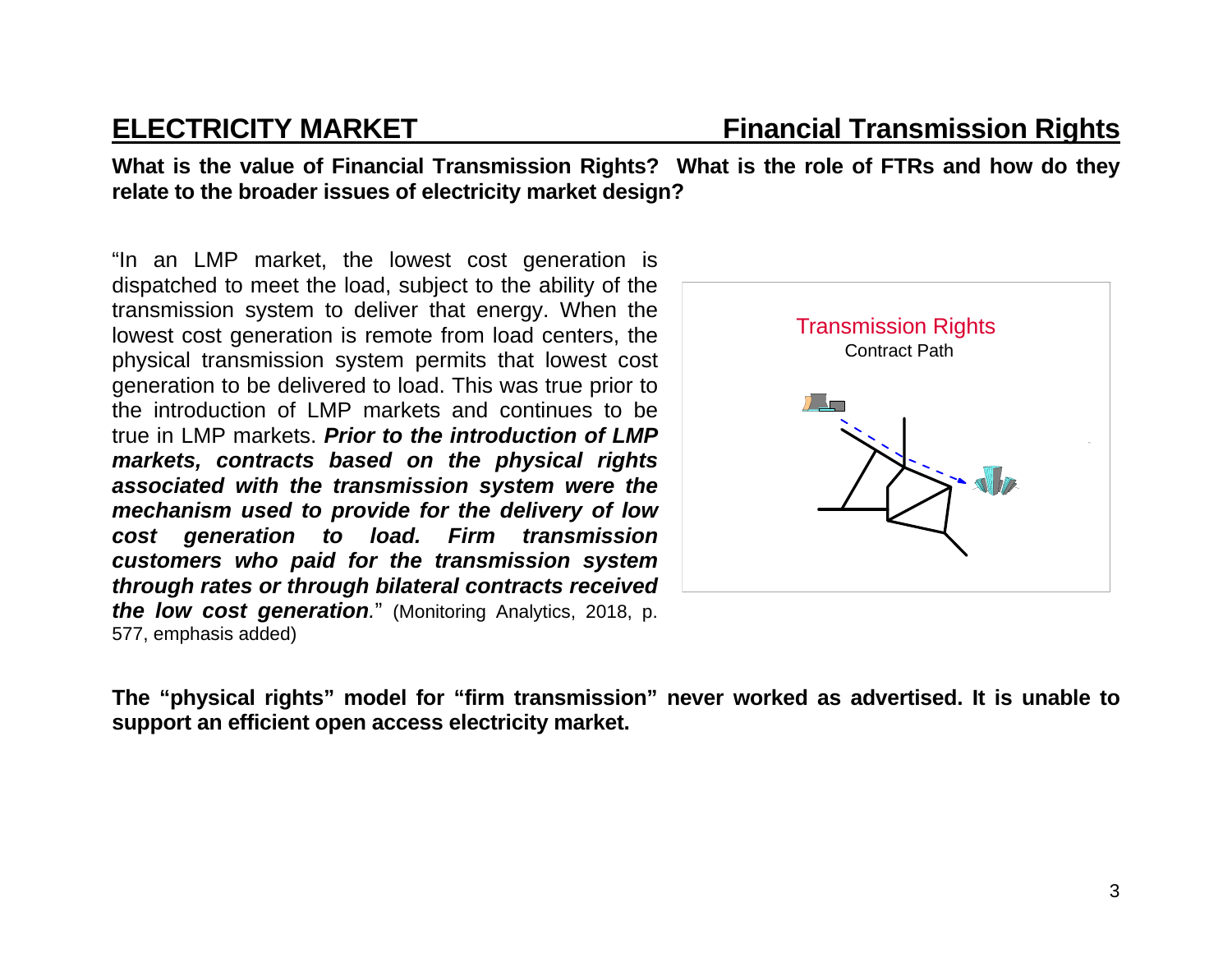## **ELECTRICITY MARKET Electricity Restructuring**

**The evolution of electricity restructuring contains a thread of issues related to counterintuitive market design requirements requiring coordination for competition. MIT led the way.** 



**Markets for Power, 1983.** Joskow and Schmalensee. Addressed the possibility and problems of introducing competition and markets in the power sector. (Joskow & Schmalensee, 1983)

"*The practice of ignoring the critical functions played by the transmission system in many discussions of deregulation almost certainly leads to incorrect conclusions about the optimal structure of an electric power system.*"(p.63)

**Schweppe et al., 1988.** Spot Pricing of Electricity, Kluwer. Using prices to direct the dispatch. (Schweppe, Caramanis, Tabors, & Bohn, 1988)

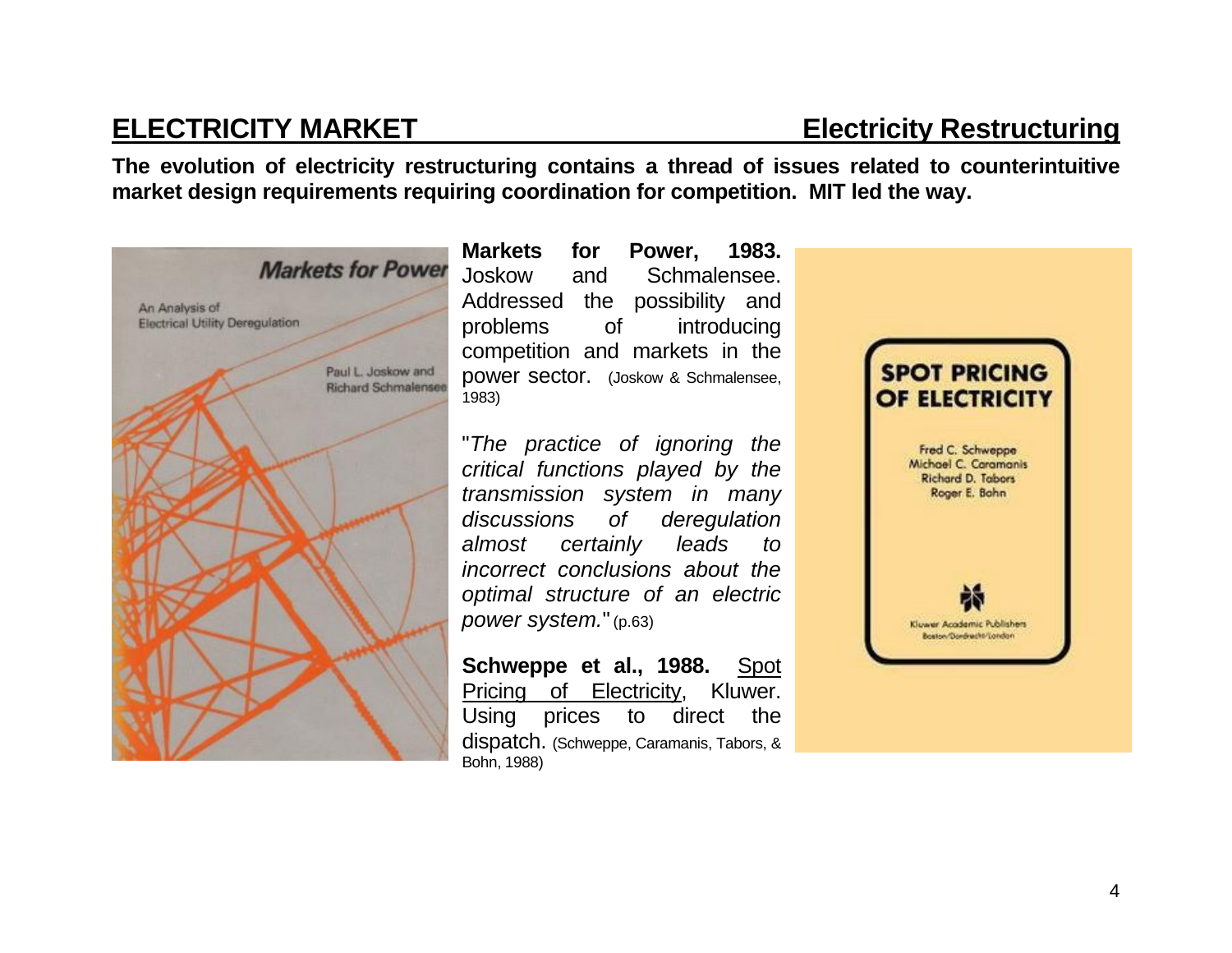### 5

### **ELECTRICITY MARKET ELECTRICITY MARKET**

**The U.S. experience illustrates successful market design and remaining challenges for both theory and implementation.** 

 **Design Principle: Integrate Market Design and System Operations** 

Provide good short-run operating incentives.

Support forward markets and long-run investments.

 **Design Framework: Bid-Based, Security Constrained Economic Dispatch** 

Locational Marginal Prices (LMP) with granularity to match system operations.

Financial Transmission Rights (FTRs).

 $\bullet$ **Design Implementation: Pricing Evolution** 

Better scarcity pricing to support resource adequacy.

Unit commitment and lumpy decisions with coordination, bid guarantees and uplift payments.

### $\bullet$ **Design Challenge: Infrastructure Investment**

Hybrid models to accommodate both market-based and regulated transmission investments. Beneficiary-pays principle to support integration with rest of the market design.

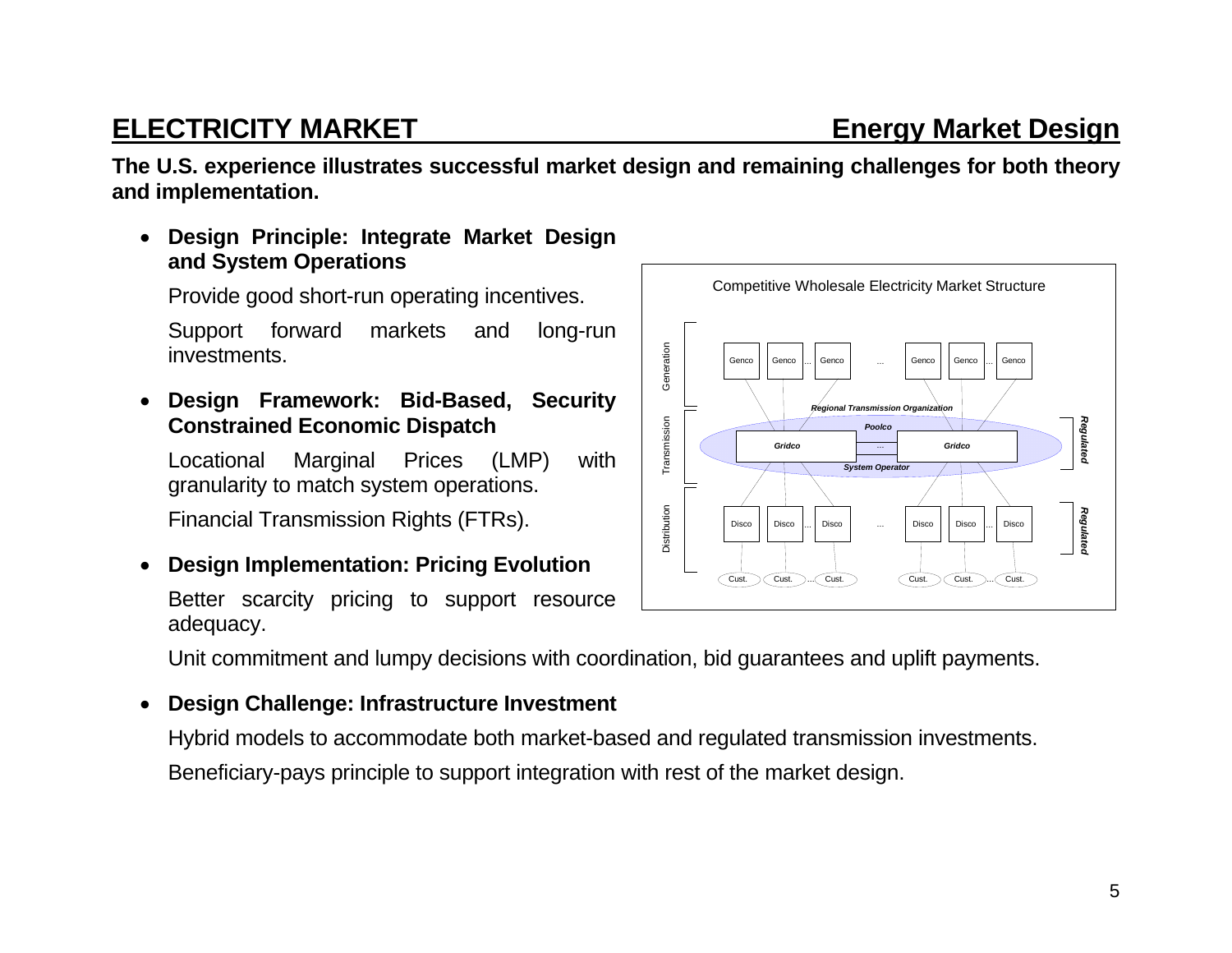### **The Federal Energy Regulatory Commission regulates wholesale electricity markets. Support for competition in wholesale markets is a clear and continuing national policy:**

"While competitive markets face challenges, we should acknowledge that competition in wholesale power markets is national policy. The Energy Policy Act of 2005 embraced wholesale competition as national policy for this country. It represented the third major federal law enacted in the last 25 years to embrace wholesale competition. To my mind, the question before the Commission is not whether competition is the correct national policy. That question has been asked and answered three times by Congress.

If we accept the Commission has a duty to guard the consumer, and that competition is national policy, our duty is clear. It is to make existing wholesale markets more competitive. That is the heart of this review: to not only identify the challenges facing competitive wholesale markets but also identify and assess solutions."<sup>1</sup>

"…the Commission has acted over the last few decades to implement Congressional policy to facilitate entry of new participants and to encourage competition in wholesale electric power markets. The Commission's actions include sustained efforts to foster regional power markets."2

"The markets were set up to allocate resources more efficiently … to shift investment risk from customers to investors, to run the grid across larger regions so that you'd get more redundancy and more efficiencies, and to reduce regulatory lag when prices came down. The markets have done all those things really quite well."3

<sup>1</sup> Joseph T. Kelliher, "Statement of Chairman Joseph T. Kelliher," Federal Energy Regulatory Commission, Conference on Competition on Wholesale Power Markets AD07-7-000. February 27, 2007.

<sup>2</sup> Testimony of Chairman Jon Wellinghoff, Federal Energy Regulatory Commission, Before the Energy and Environment Subcommittee Of the Committee on Energy and Commerce, United States House of Representatives, Oversight Hearing for the Federal Energy Regulatory Commission, March 23, 2010.

<sup>3</sup> Chairman Cheryl LaFleur, Federal Energy Regulatory Commission, *EnergyWire,* August 22, 2014.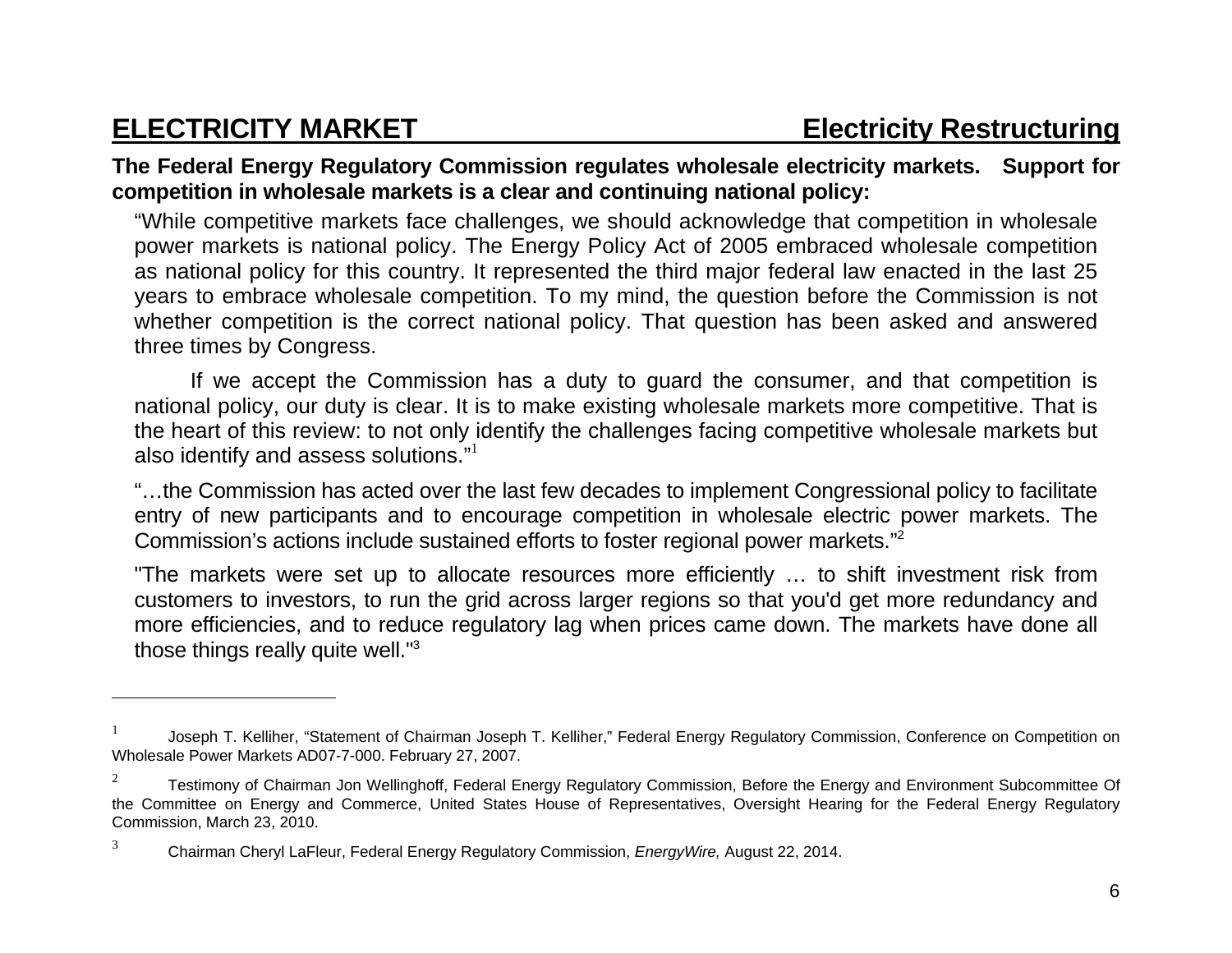**Order 888, 1996: "Promoting Wholesale Competition Through Open Access Non-discriminatory Transmission Services by Public Utilities; Recovery of Stranded Costs by Public Utilities and Transmitting Utilities." The Order followed from a lengthy debate about the many details of electricity markets. The key principles included open access and non-discrimination.**

"Today the Commission issues three final, interrelated rules designed to remove impediments to competition in the wholesale bulk power marketplace … . The legal and policy cornerstone of these rules is to remedy undue discrimination in access to the monopoly owned transmission wires that control whether and to whom electricity can be transported in interstate commerce." (FERC, Order 888, April 24, 1996, p. 1.)

- **What did Order 888 anticipate for the development of electricity market design?**
- **What other electricity market design options are available to achieve the objectives of open access and Order 888?**
- **Can open access not be about market design?**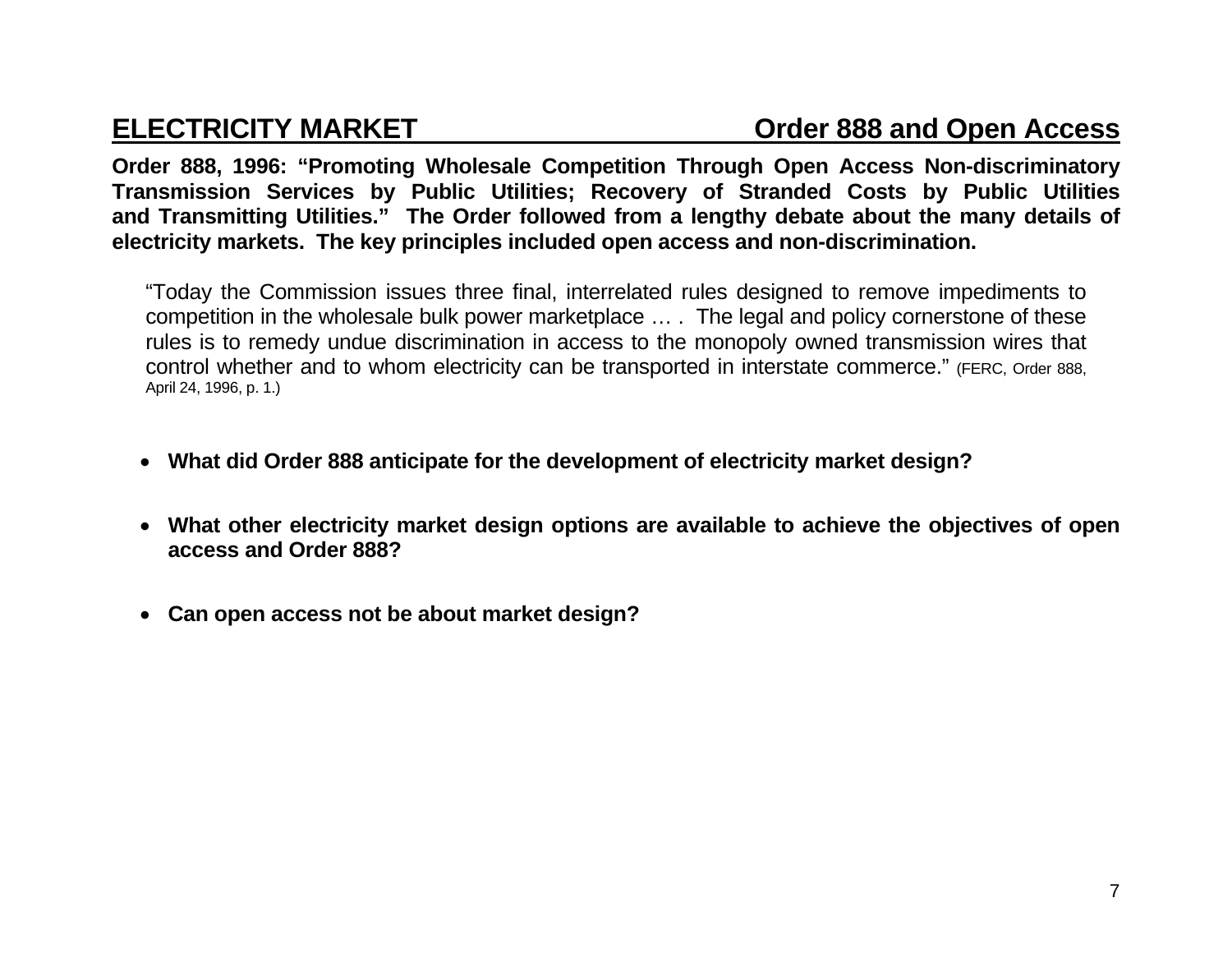**Under Order 888 the FERC made a crucial choice regarding a central complication of the electricity system.** 

"A contract path is simply a path that can be designated to form a single continuous electrical path between the parties to an agreement. Because of the laws of physics, it is unlikely that the actual power flow will follow that contract path. … Flow-based pricing or contracting would be designed to account for the actual power flows on a transmission system. It would take into account the "unscheduled flows" that occur under a contract path regime." (FERC, Order 888, April 24, 1996, footnotes 184- 185, p. 93.)

**Why is this important?**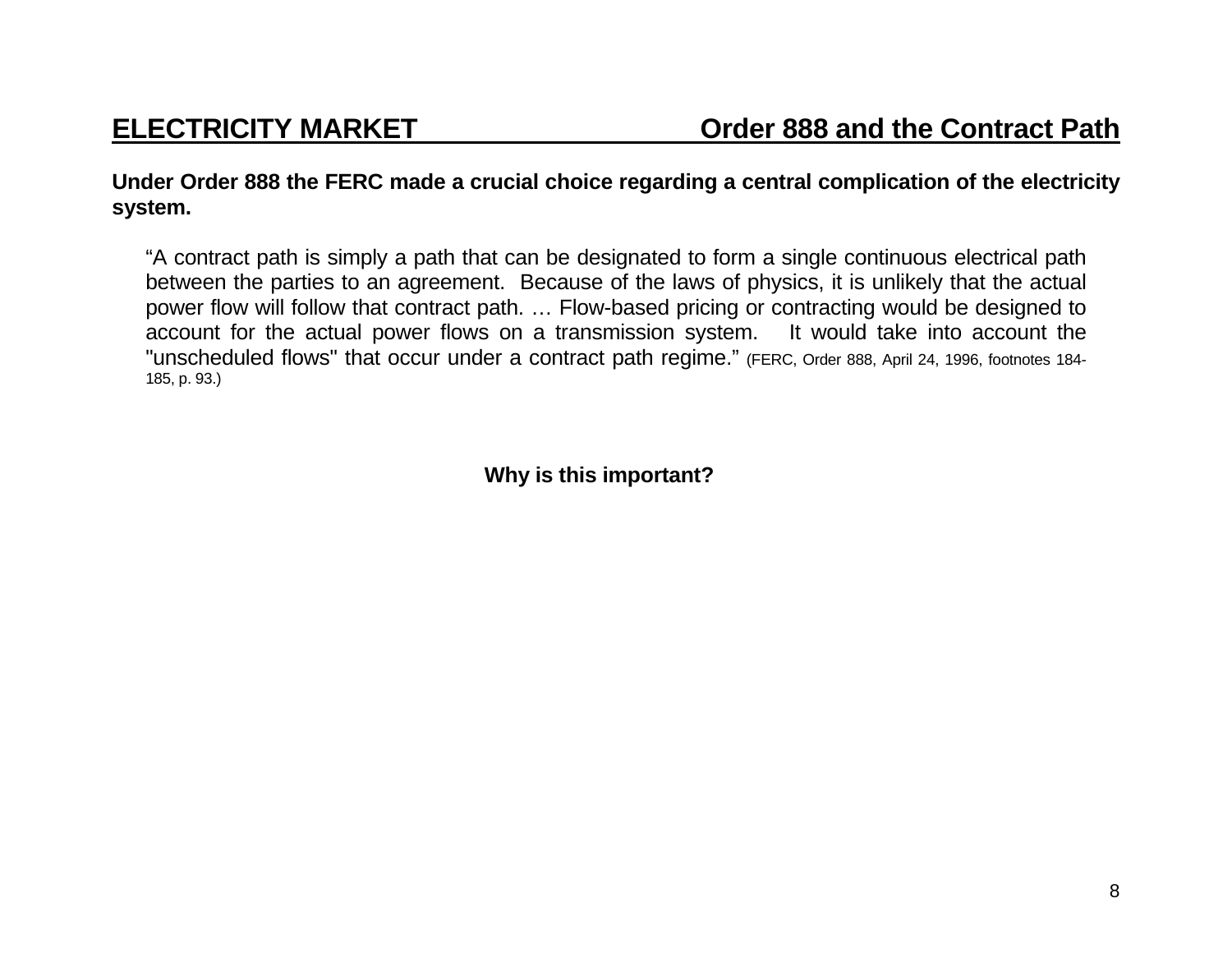## **NETWORK INTERACTIONS Loop Flow**

**Electric transmission network interactions can be large and important.** 

- Conventional definitions of network "Interface" transfer capacity depend on the assumed load conditions.
- Transfer capacity cannot be defined or guaranteed over any reasonable horizon.

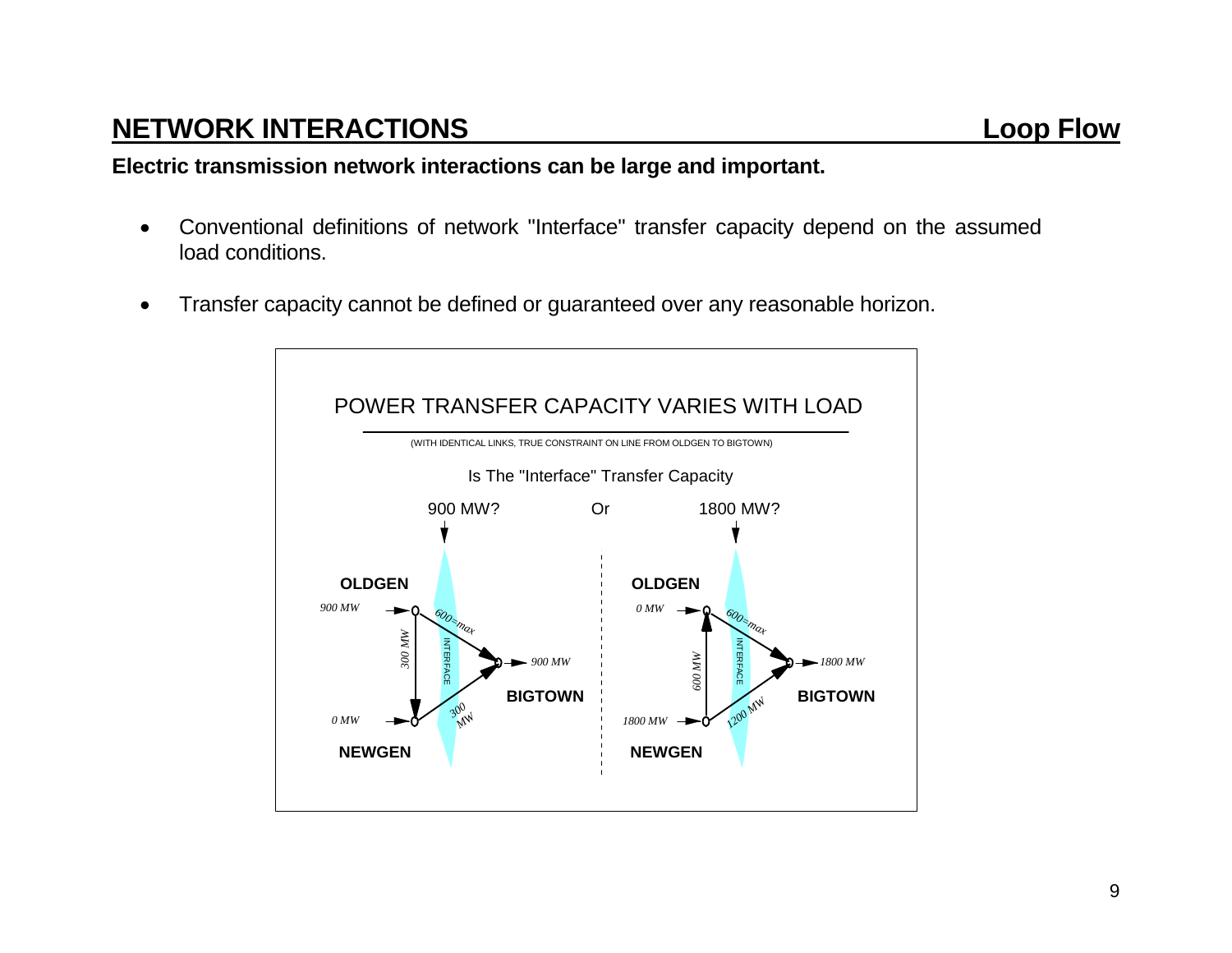## **NETWORK INTERACTIONS Loop Flow**

**There is a fatal flaw in the old "contract path" model of power moving between locations along a designated path. The network effects are strong. Power flows across one "interface" can have a dramatic effect on the capacity of other, distant interfaces.**

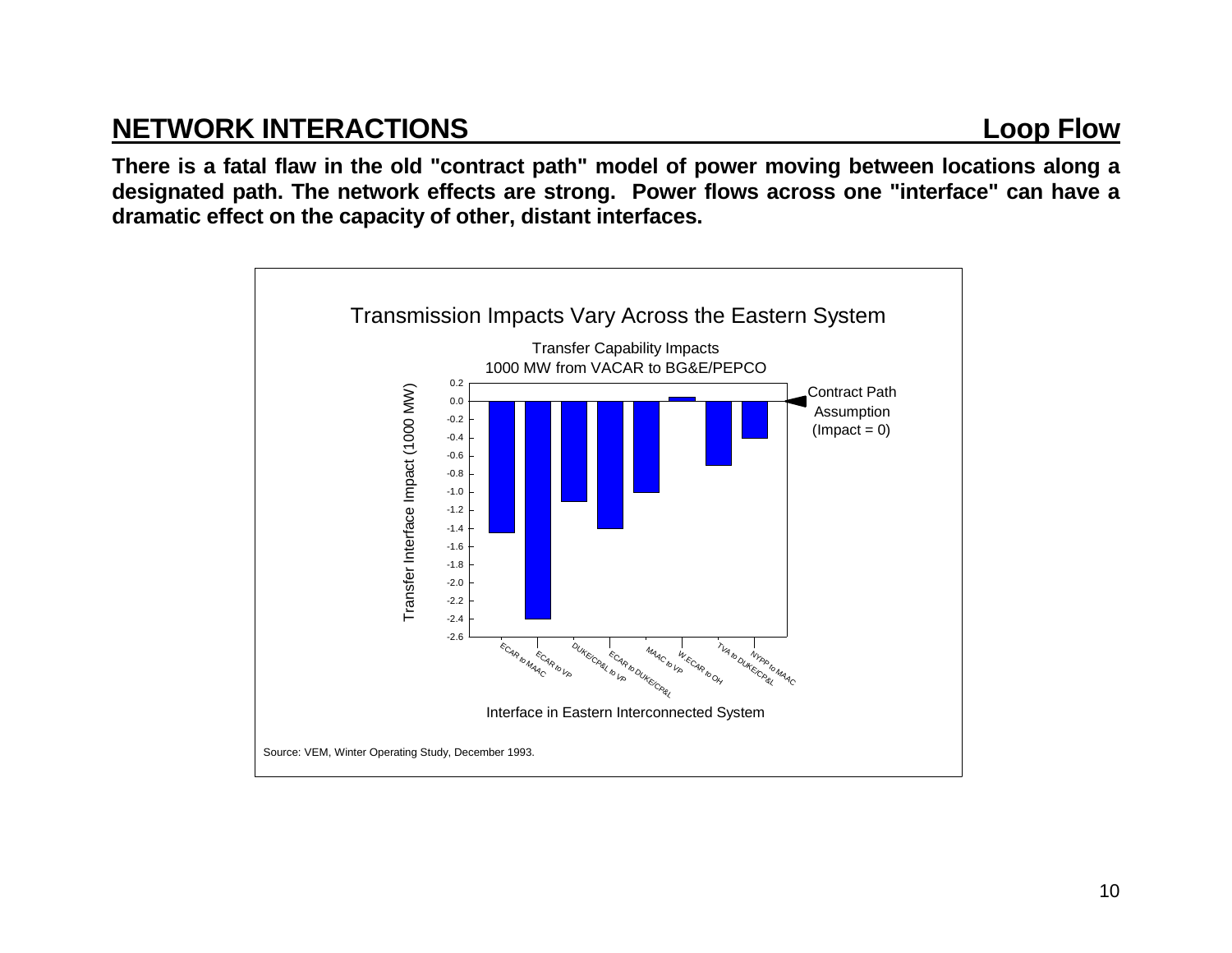### **TRANSMISSION CAPACITY Definition**

**Electricity restructuring requires open access to the transmission essential facility. A fully decentralized competitive market would benefit from tradable property rights in the transmission grid. However, the industry has never been able to define workable transmission property rights:** 

 "A primary purpose of the RIN is for users to learn what Available Transmission Capacity (ATC) may be available for their use. Because of effects of ongoing and changing transactions, changes in system conditions, loop flows, unforeseen outages, etc., ATC is not capable of precise determination or definition. "

> Comments of the Members of the PJM Interconnection, Request for Comments Regarding Real-Time Information Networks, Docket No. RM95-9-000, FERC, July 5, 1995, p. 8.

### **The problems are not unique to the U. S. The same issue arises in any meshed network, as in Europe and the regulations for European Transmission System Operators [ETSO]:**

"Does the draft Regulation set the right objective when it requires TSOs to compute and publish transfer capacities? ETSO says both yes and no …in many cases the (Net transfer capacity or NTCs) may be a somewhat ambiguous information…The core of the difficulty raised by transfer capacities lies in the fact that they do not obey usual arithmetic: 'it makes no sense to add or subtract the NTC values…' Put it in other ways, in order to compute the maximal use of the network, one needs to make assumptions on the use of the network! This definition is restated and elaborated in ETSO (2001a) (p. 6)."

> J. Boucher and Y. Smeers, "Towards a Common European Electricity Market--Paths in the Right Direction…Still Far From an Effective Design," Belgium. September, 2001, pp. 30-31. (see HEPG web page, Harvard University)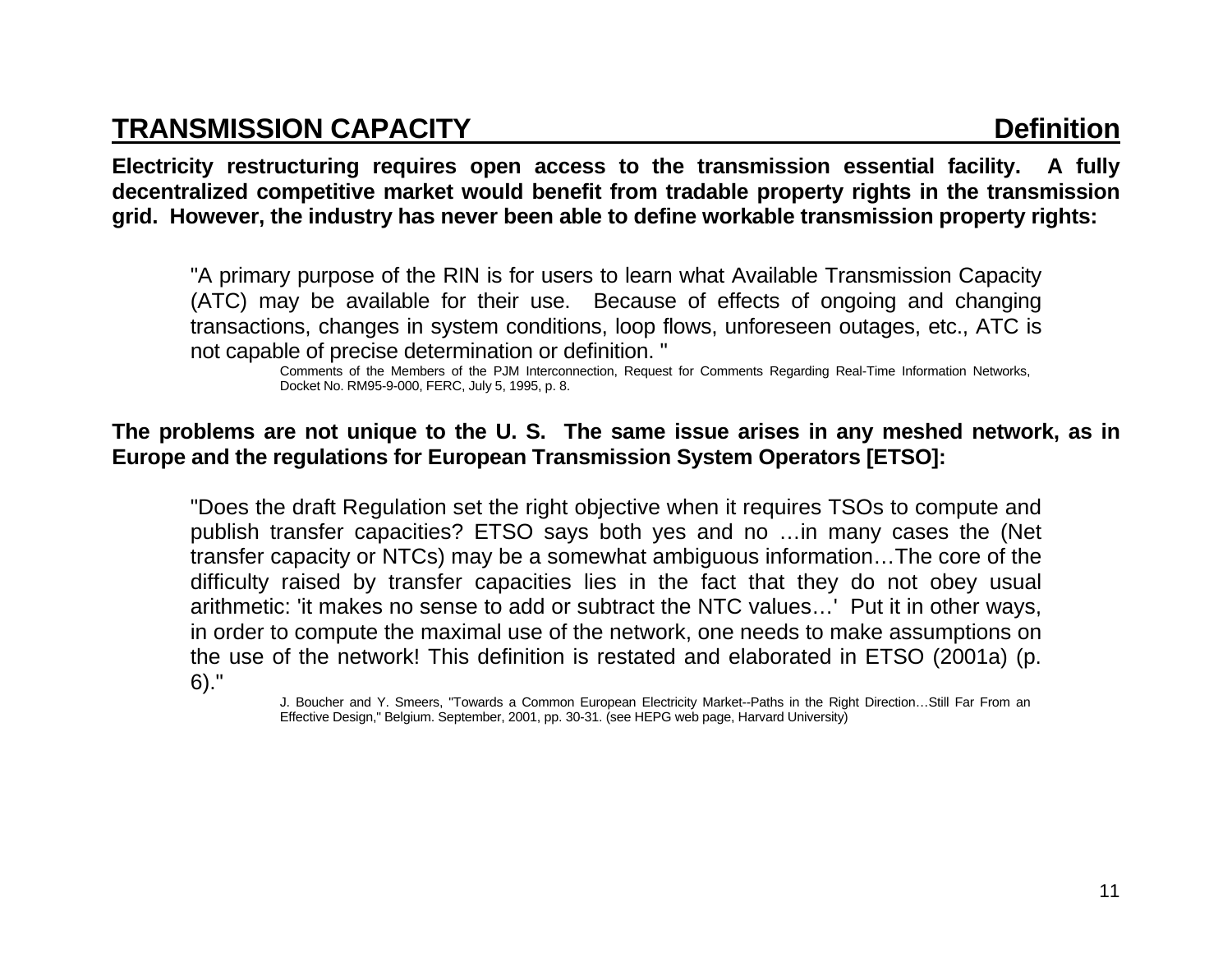**Under Order 888 the FERC made a crucial choice regarding a central complication of the electricity system.** 

"A contract path is simply a path that can be designated to form a single continuous electrical path between the parties to an agreement. Because of the laws of physics, it is unlikely that the actual power flow will follow that contract path. … Flow-based pricing or contracting would be designed to account for the actual power flows on a transmission system. It would take into account the "unscheduled flows" that occur under a contract path regime." (FERC, Order 888, April 24, 1996, footnotes 184- 185, p. 93.)

"We will not, at this time, require that flow-based pricing and contracting be used in the electric industry. In reaching this conclusion, we recognize that there may be difficulties in using a traditional contract path approach in a non-discriminatory open access transmission environment, as described by Hogan and others. At the same time, however, contract path pricing and contracting is the longstanding approach used in the electric industry and it is the approach familiar to all participants in the industry. To require now a dramatic overhaul of the traditional approach such as a shift to some form of flow-based pricing and contracting could severely slow, if not derail for some time, the move to open access and more competitive wholesale bulk power markets. In addition, we believe it is premature for the Commission to impose generically a new pricing regime without the benefit of any experience with such pricing. We welcome new and innovative proposals, but we will not impose them in this Rule." (FERC, Order 888, April 24, 1996, p. 96.)

**Hence, although the fictional contract path approach would not work in theory, maintaining the fiction would be less disruptive in moving quickly to open access and an expanded competitive market!**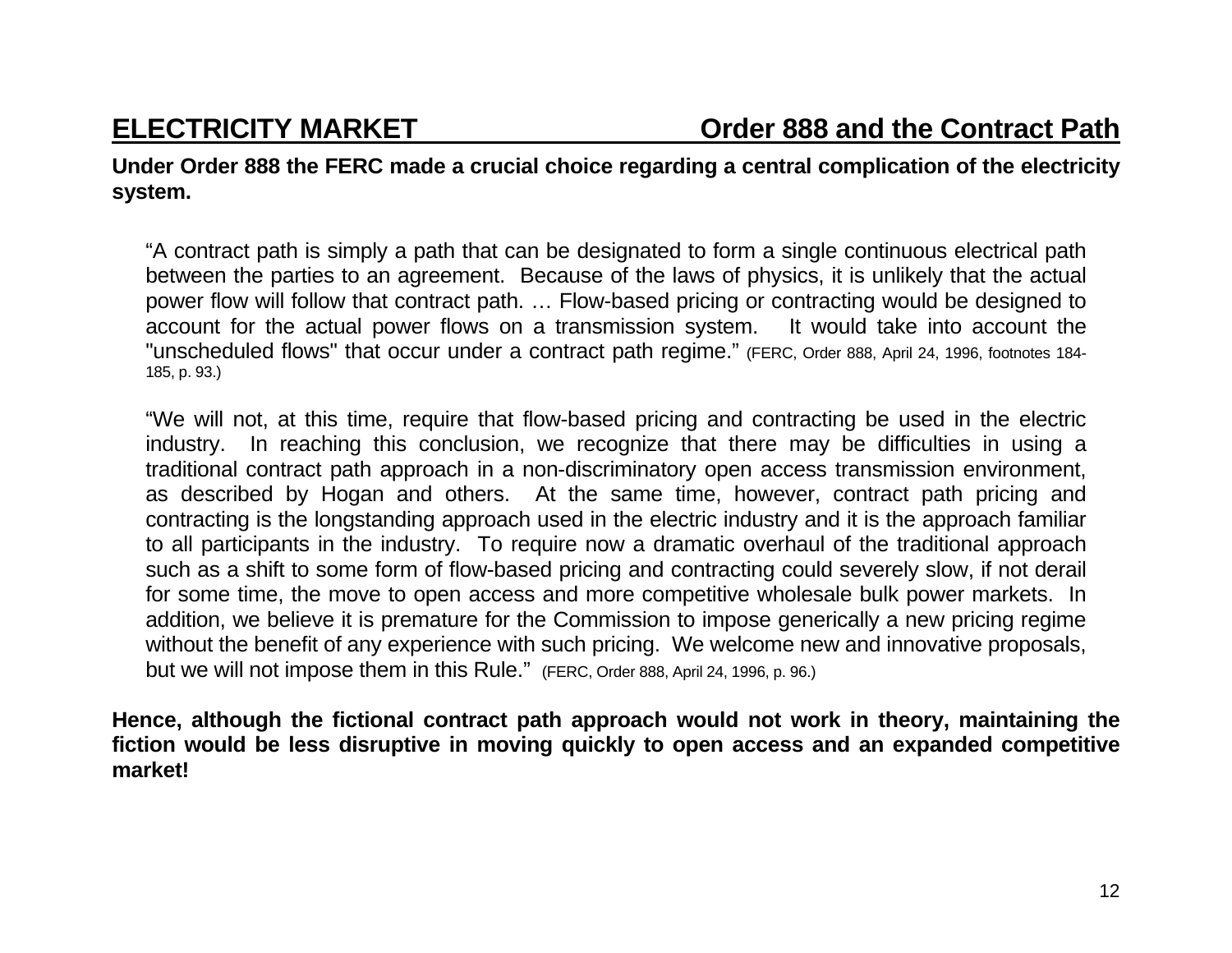**The evolution of electricity restructuring contains a thread of issues related to counterintuitive market design requirements requiring coordination for competition.** 

### **The "Contract Path" won't work in theory, but will it work in practice?**

- **Order 888, 1996.** Non-discrimination, Open Access to Transmission. Contract path fiction would not work in theory.
- **Capacity Reservation Tariff (CRT), 1996.** A new model.

"The proposed capacity reservation open access transmission tariff, if adopted, would replace the open access transmission tariff required by the Commission ..."<sup>4</sup>

- **NERC Transmission Loading Relief (TLR), 1997.** The unscheduling system to complement Order 888.
- **EPAct 2005.** Continued support for competitive markets but conflicting signals on market design.
- **Order 890 Reform 2007.** Too little.



<sup>4</sup> Federal Energy Regulatory Commission, "Capacity Reservation Open Access Transmission Tariffs," Notice of Proposed Rulemaking, RM96-11-000, Washington DC, April 24, 1996, p. 1.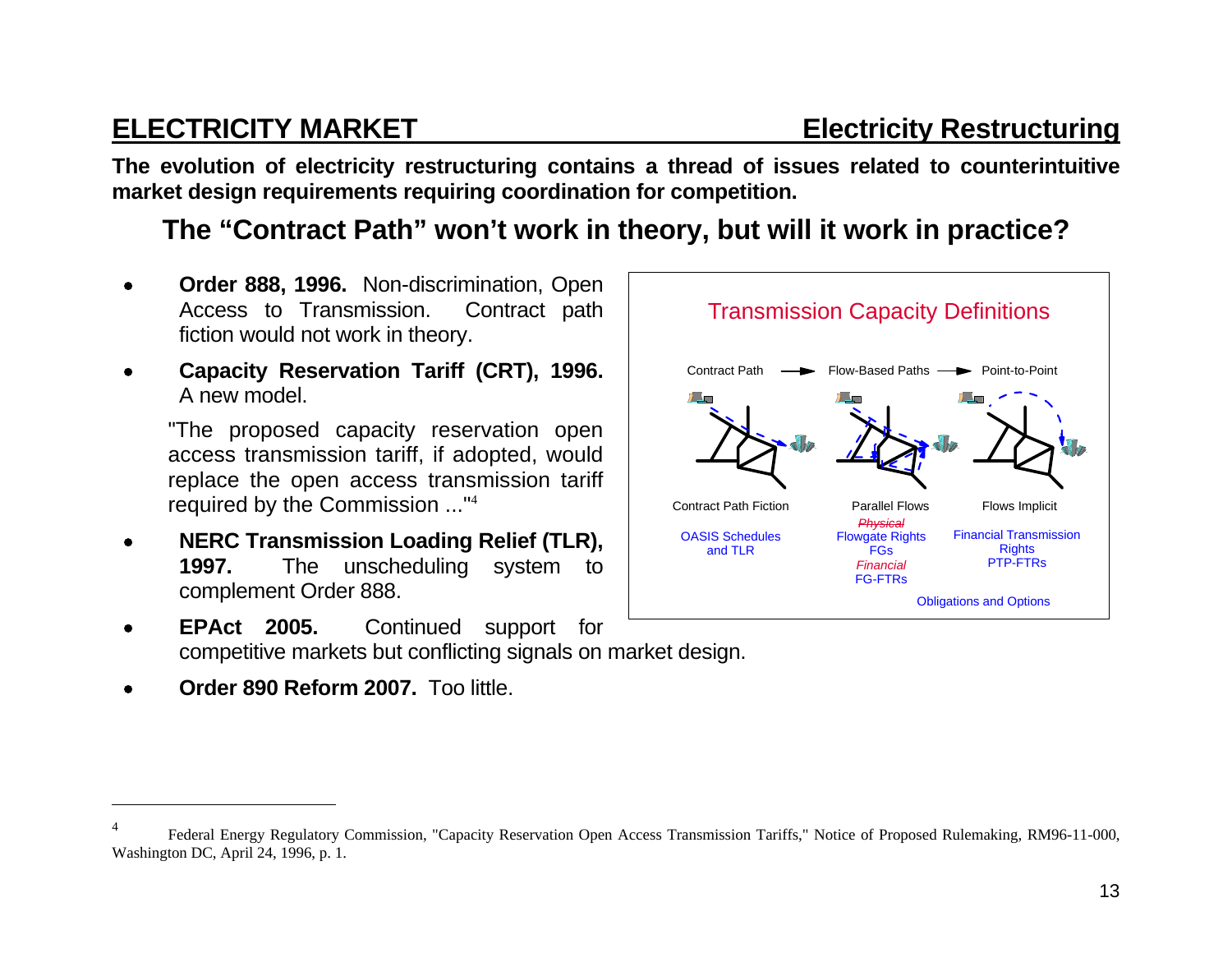### **TRANSMISSION CAPACITY Network Effects**

**The role of loop flow and its effects in the system needed to support a competitive market are important matters. The problems are fundamental in the presence of customer choice and competition. Principal implications of the ubiquitous and important effects of loop flow include:**

 **No Property Rights**. There is no workable system of property rights governing use of the transmission grid that would support a fully decentralized electricity market.

 **No Definition of "Available Transmission Capacity."** It is not possible to define available transmission capacity (ATC) for a transmission interface without knowing everything about the use of the network at the time.

 **No Separation of Transmission Pricing and Spot Market**. The opportunity cost of transmission depends critically on the marginal costs of power at different locations, and these costs are determined simultaneously with the dispatch and the spot market.

 **No Escape from the Network Externalities**. There is a fundamental externality in transmission use, and decentralized markets do not deal well with externalities.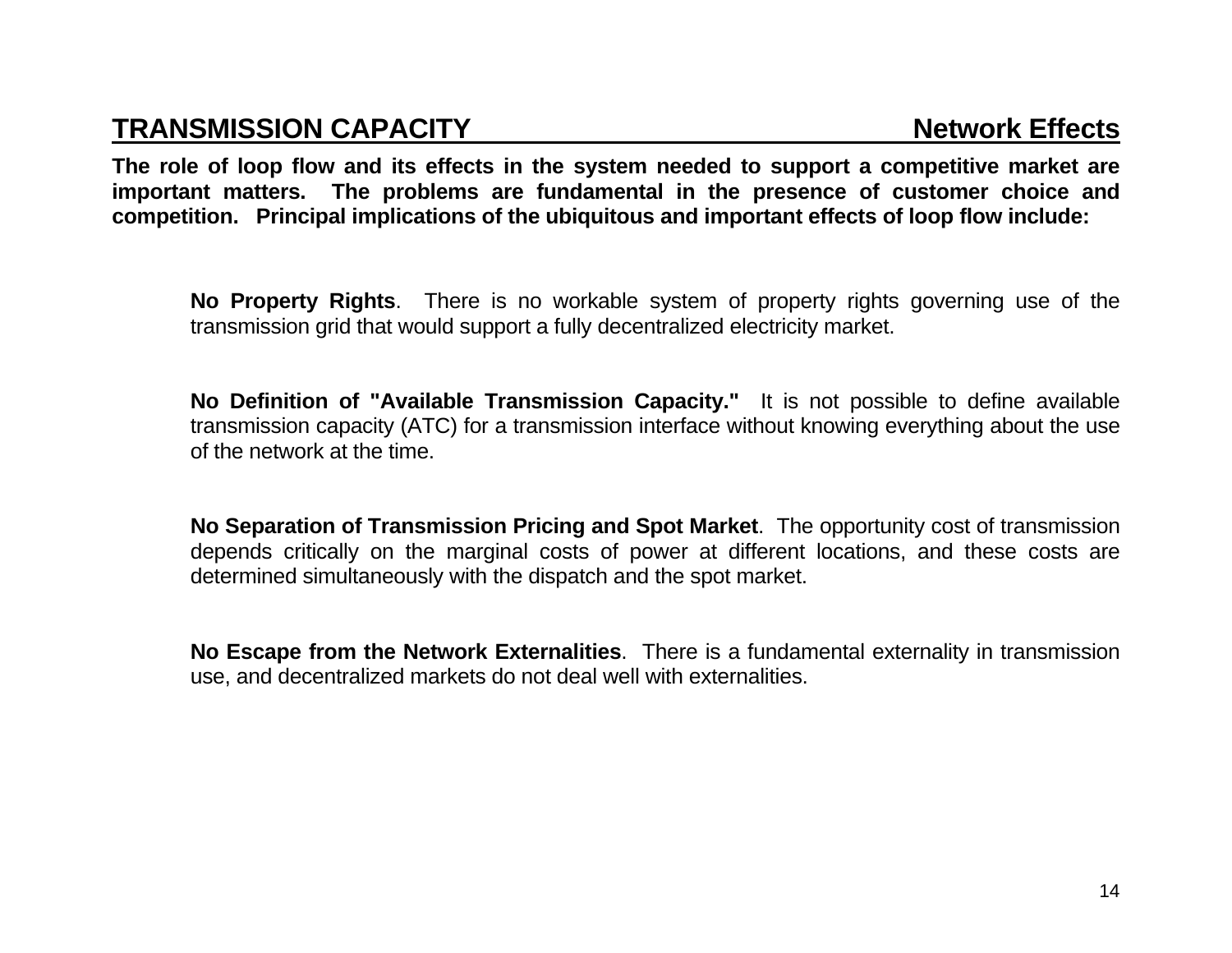**The original arguments for greater reliance on markets emphasized the effects of non-utility generators and the reduction or elimination of the conditions for natural monopoly in generation.** 

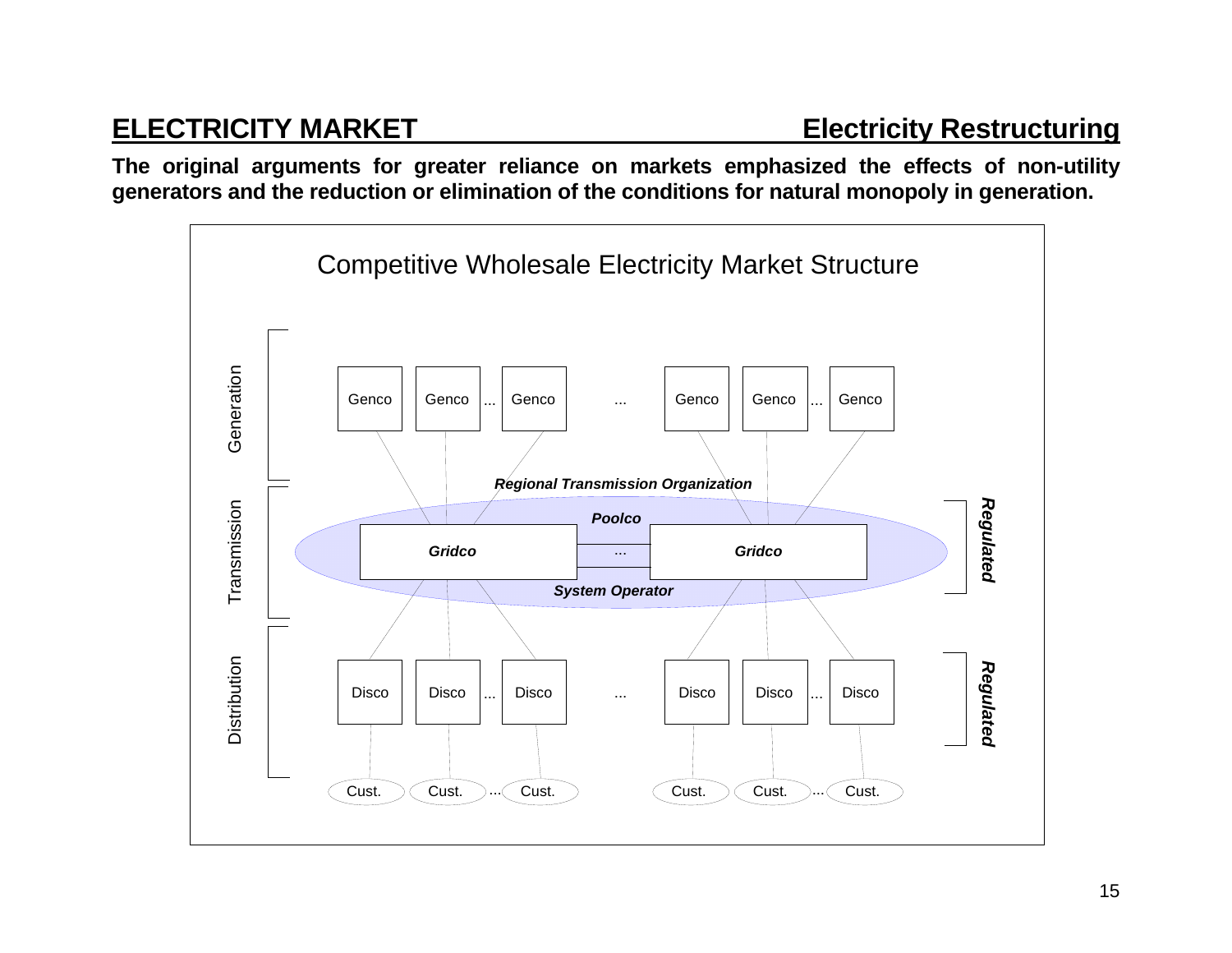**The independent system operator provides a dispatch function. Three questions remain. Just say yes, and the market can decide on the split between bilateral and coordinated exchange.**

### • **Should the system operator be allowed to offer an economic dispatch service for some plants?**

 The alternative would be to define a set of administrative procedures and rules for system balancing that purposely ignore the information about the costs of running particular plants. It seems more natural that the system operator considers customer bids and provides economic dispatch for some plants.

### • **Should the system operator apply marginal cost prices for power provided through the dispatch?**

 Under an economic dispatch for the flexible plants and loads, it is a straightforward matter to determine the locational marginal costs of additional power. These marginal costs are also the prices that would apply in the case of a perfect competitive market at equilibrium. In addition, these locational marginal cost prices provide the consistent foundation for the design of a comparable transmission tariff.

### • **Should generators and customers be allowed to participate in the economic dispatch offered by the system operator?**

 The natural extension of open access and the principles of choice would suggest that participation should be voluntary. Market participants can evaluate their own economic situation and make their own choice about participating in the operator's economic dispatch or finding similar services elsewhere.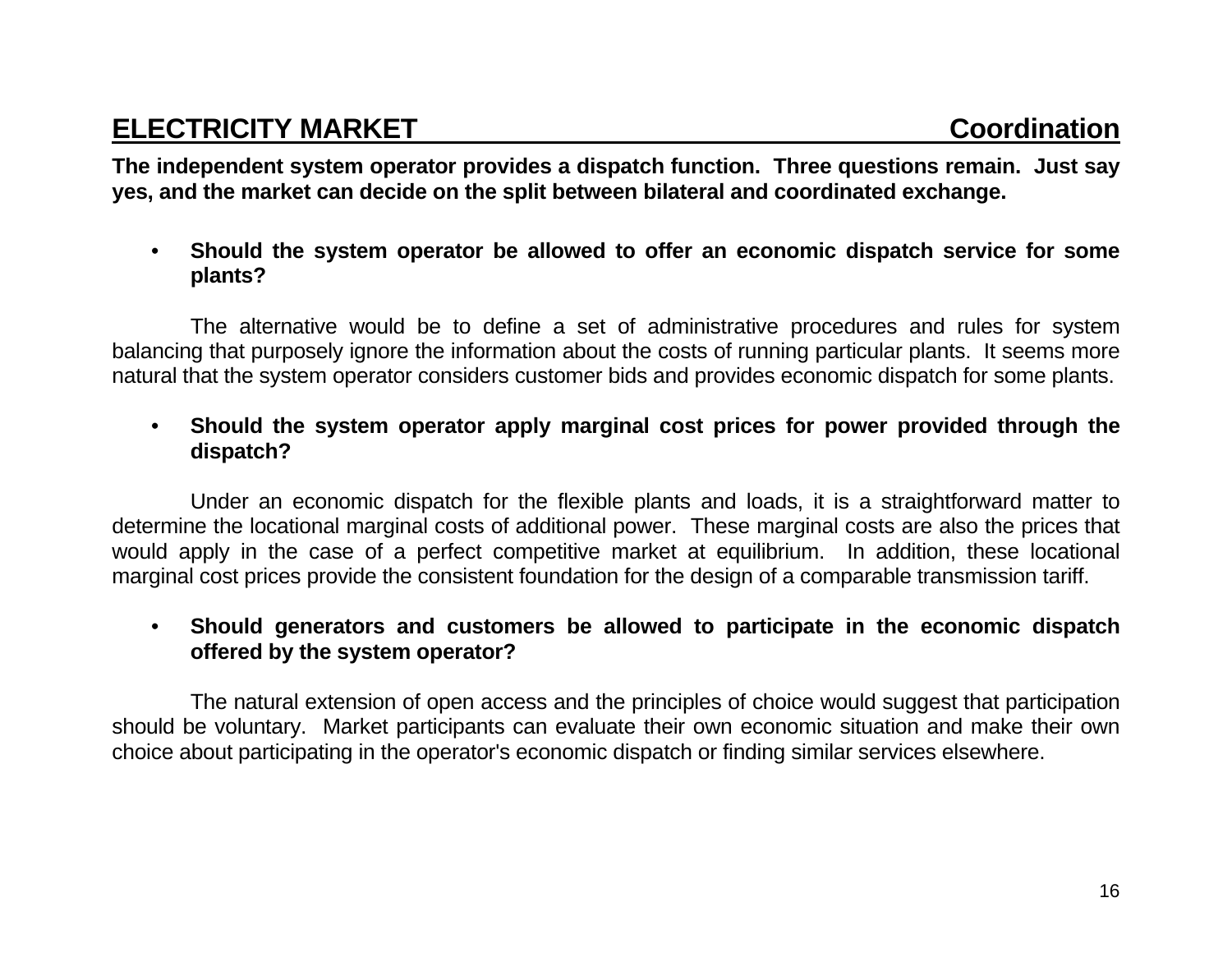## **ELECTRICITY MARKET Pool Dispatch**

**An efficient short-run electricity market determines a market clearing price based on conditions of supply and demand balanced in an economic dispatch. Everyone pays or is paid the same price. The same principles apply in an electric network.** (Schweppe et al., 1988)

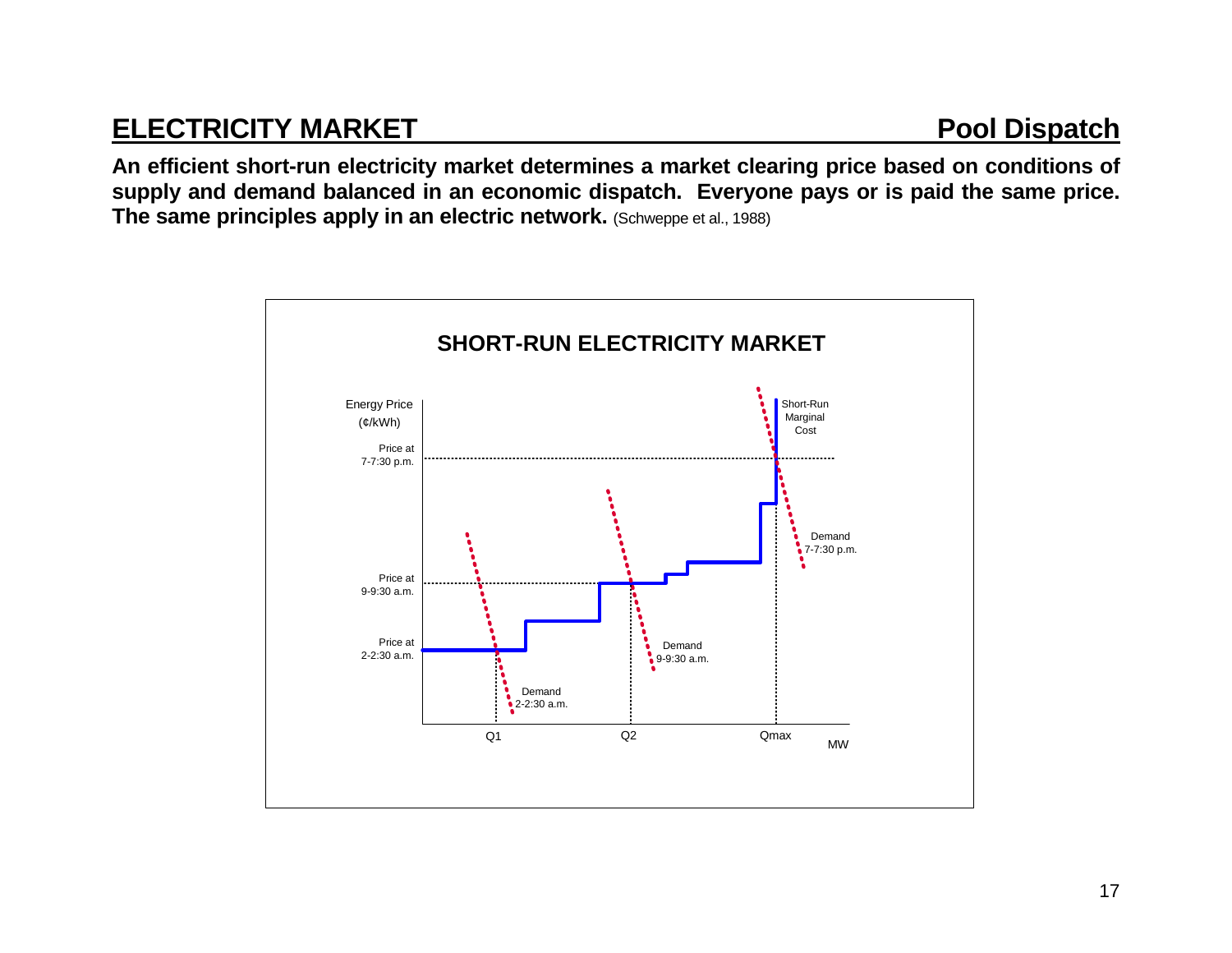## **NETWORK INTERACTIONS Locational Spot Prices**

**The natural extension of a single price electricity market is to operate a market with locational spot prices.** 

- It is a straightforward matter to compute "Schweppe" spot prices based on marginal costs at each location.
- Transmission spot prices arise as the difference in the locational prices.

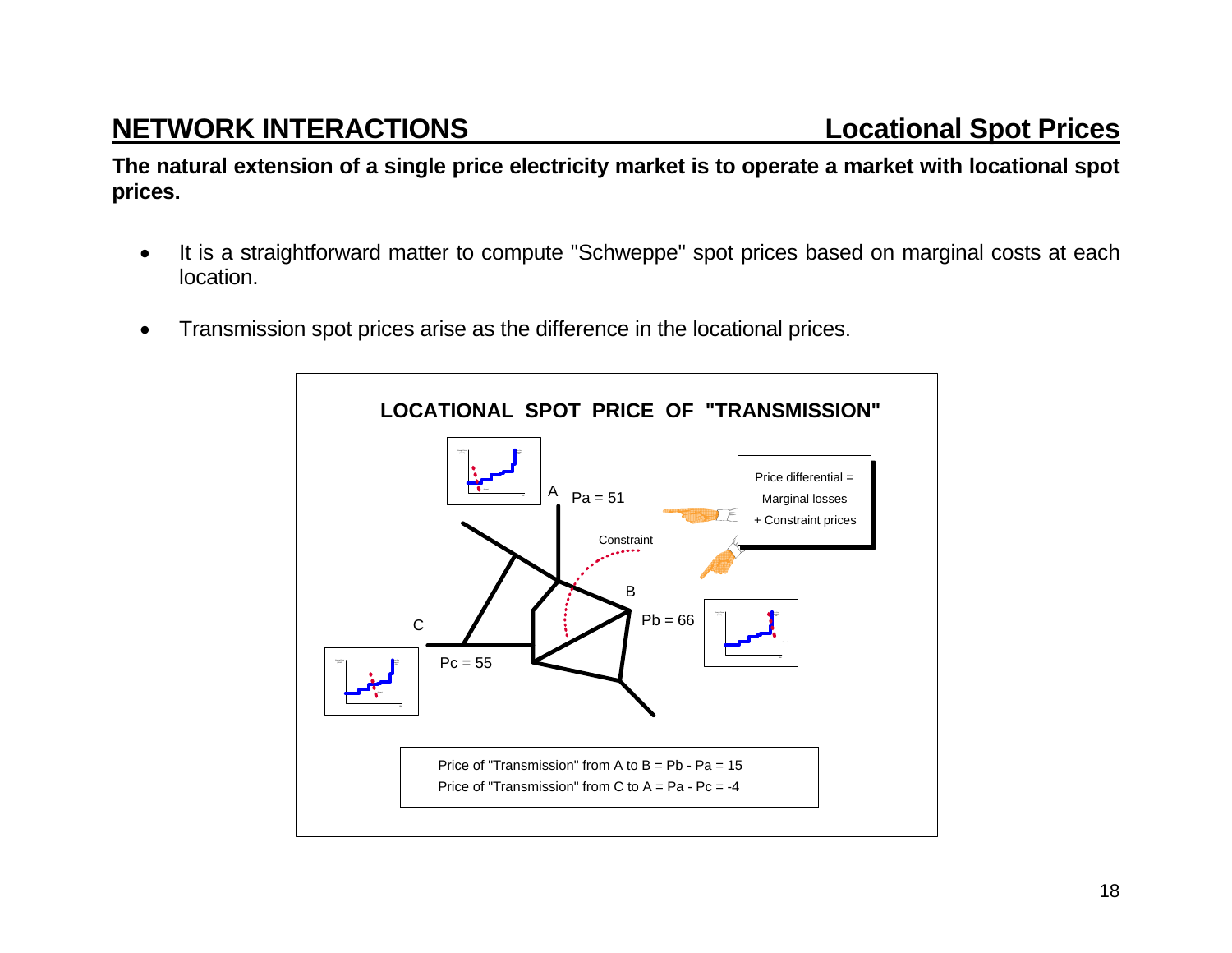## **NETWORK INTERACTIONS Locational Spot Prices**

**RTOs operate spot markets with locational prices. For example, PJM updates prices and dispatch every five minutes for over 10,000 locations. Locational spot prices for electricity exhibit substantial dynamic variability and persistent long-term average differences.** 

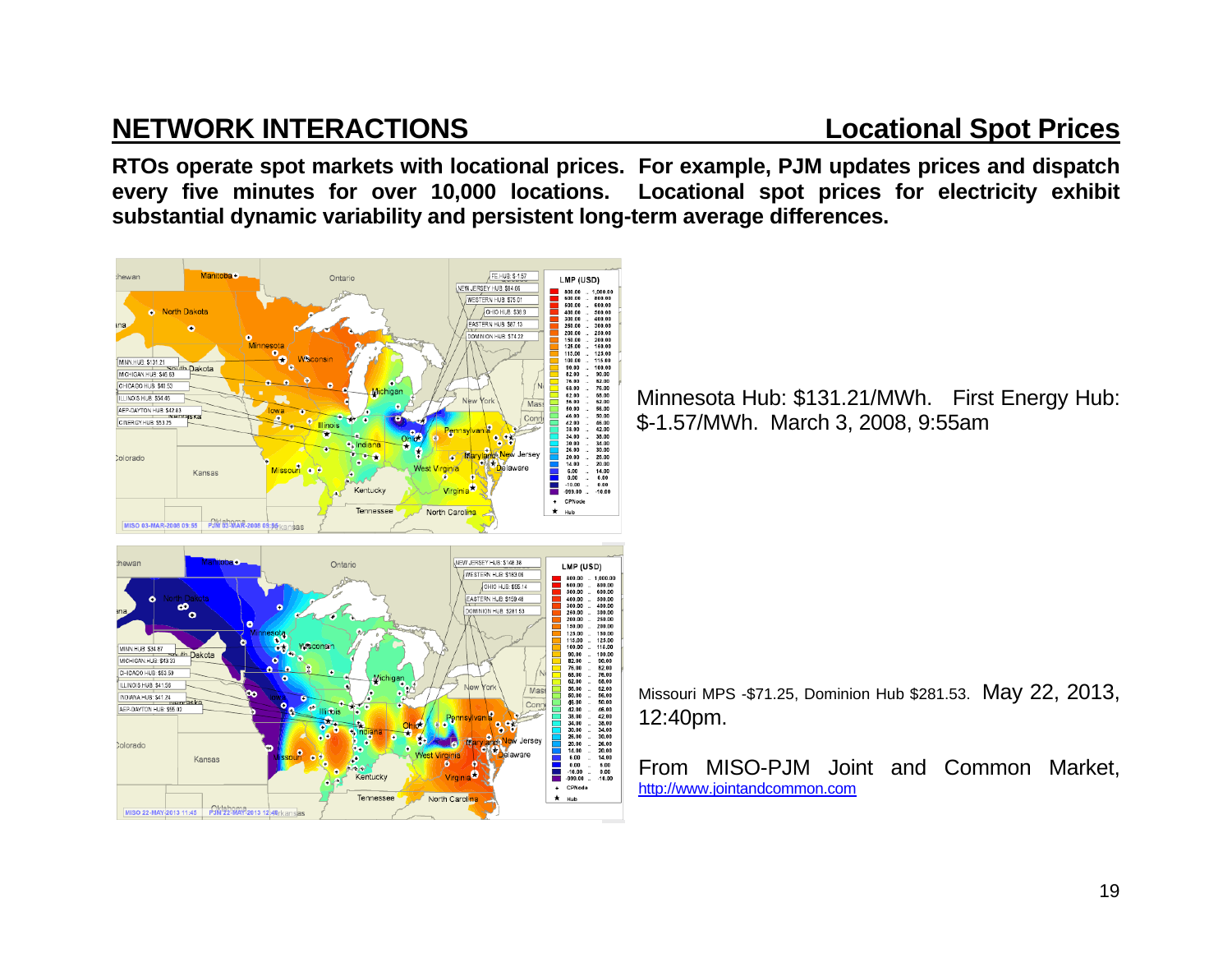**The spot price in an electricity market can be highly volatile. A contract for differences offers a simple financial contract that replicates a fixed price contract. The seller sells to the pool. The buyer buys from the pool. The CFD provides a means to replicate a bilateral transaction.** 

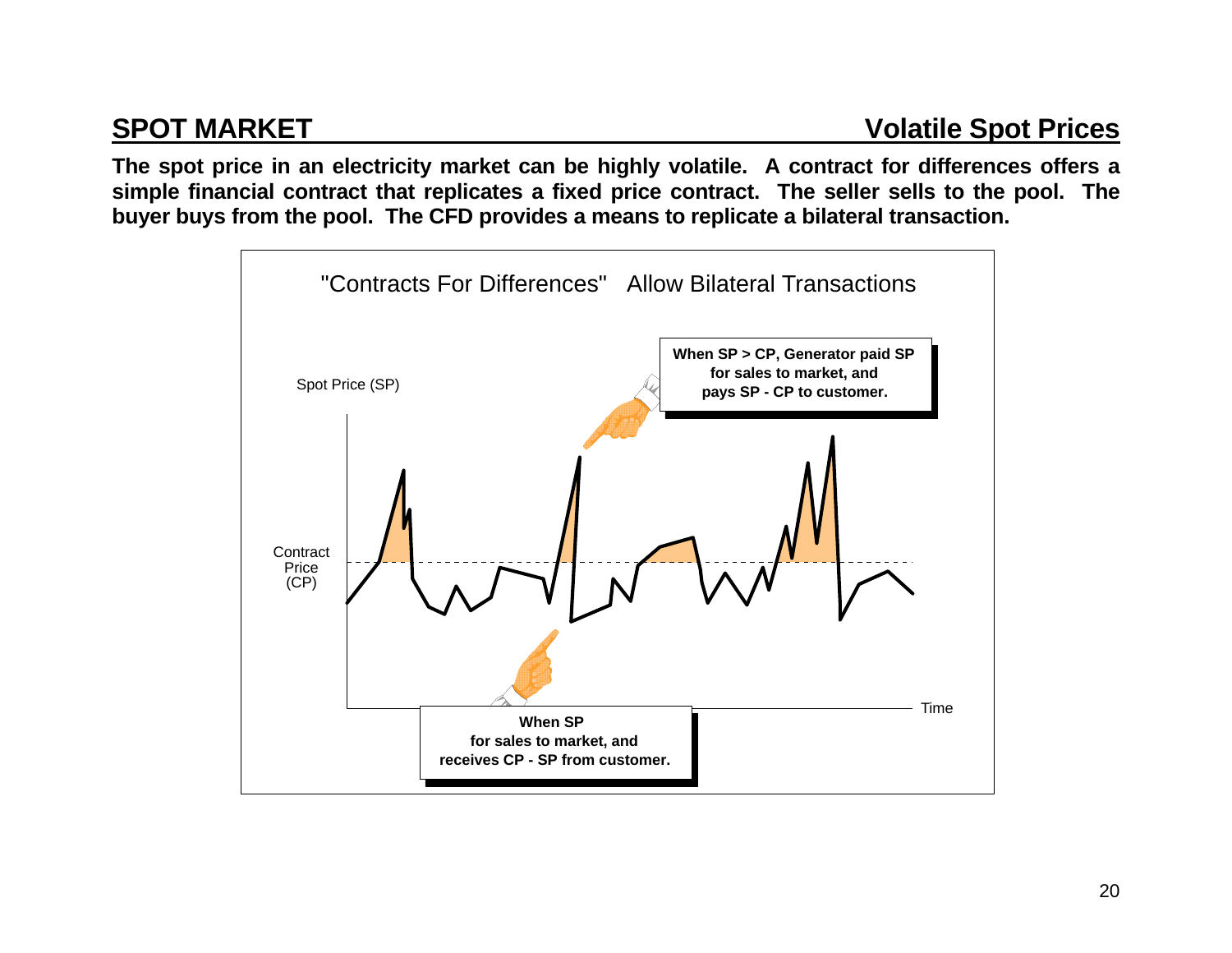**With the contracts for differences, the physical operation of the power pool becomes independent of the long-term contracts. Importantly, deliverability of the power does not depend on the contracts. The pool operates a spot market and produces spot prices for settlements.** 

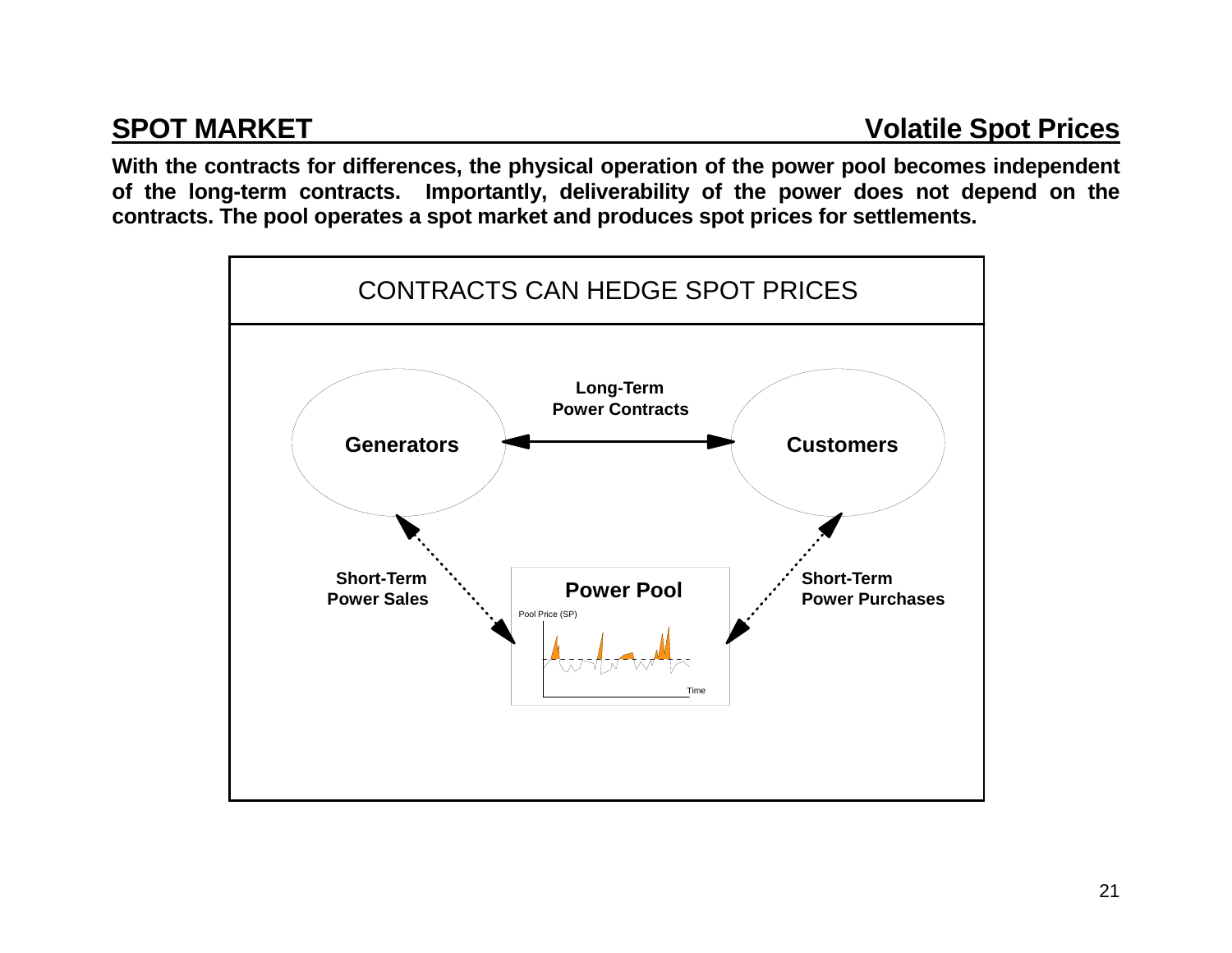**For transmission between locations, the transmission opportunity cost is the difference in the locational prices. This difference of volatile prices will be even more volatile.** 

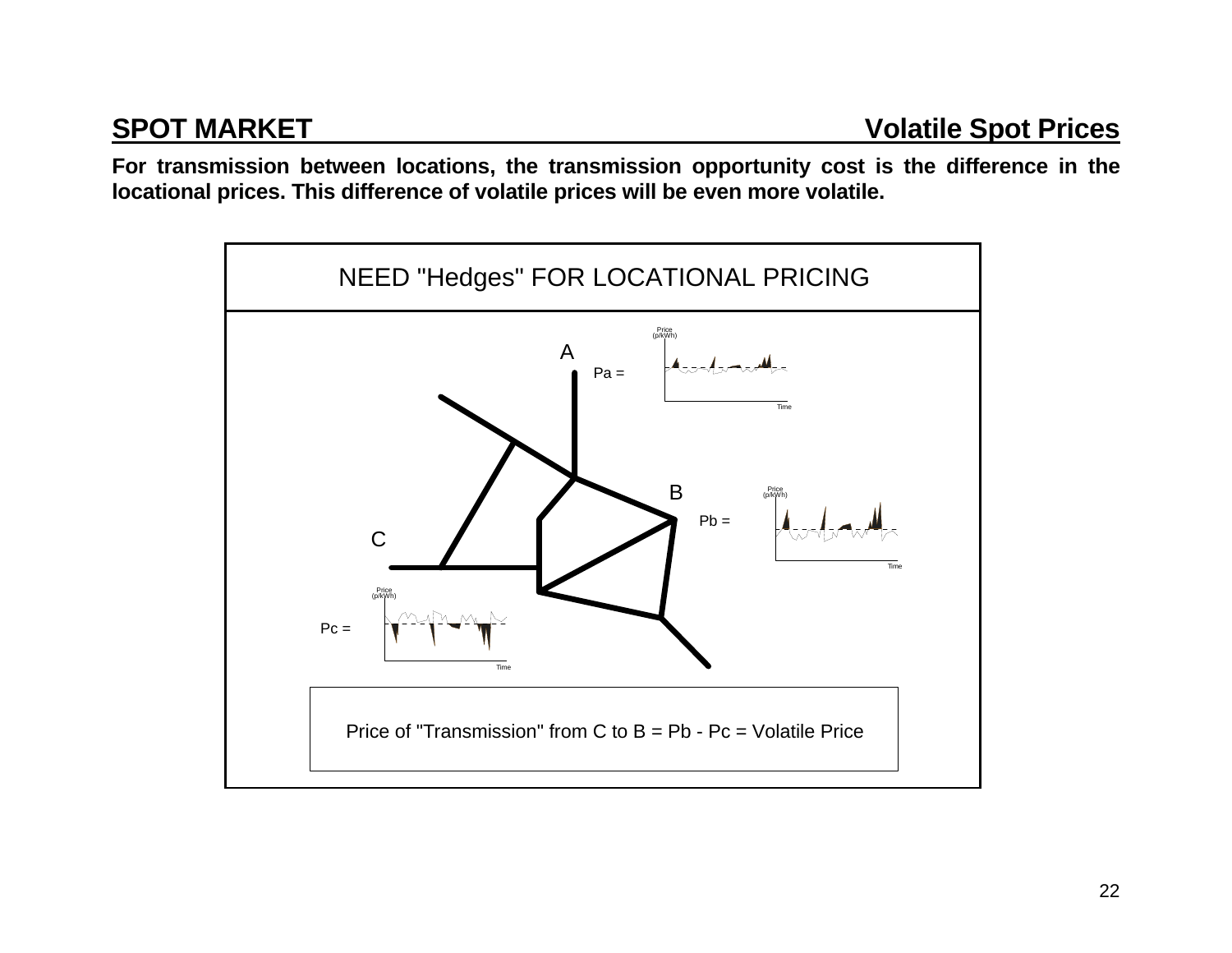**A mechanism for hedging volatile transmission prices can be established by defining financial transmission rights to collect the congestion rents inherent in efficient, short-run spot prices.** 

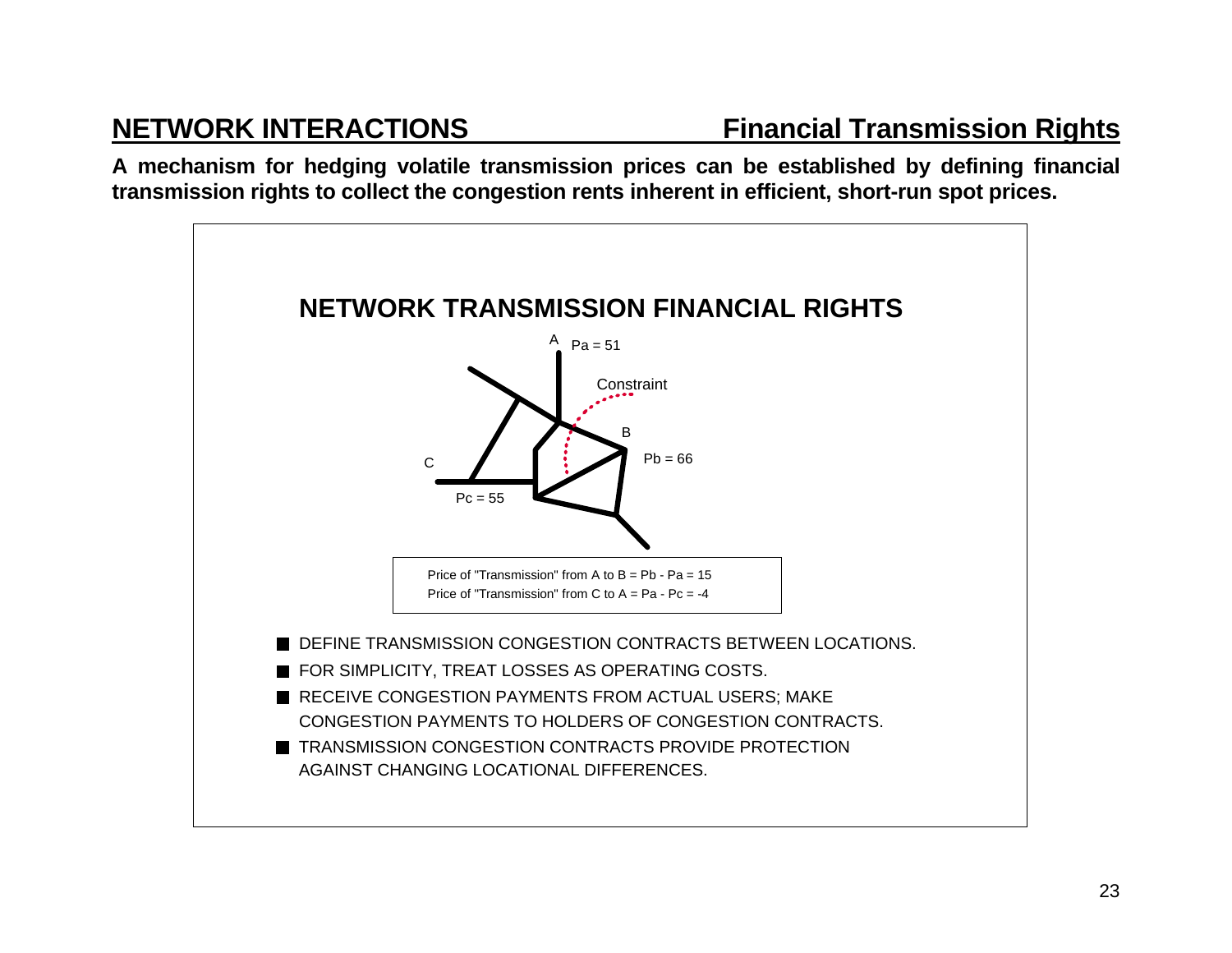## **FINANCIAL TRANSMISSION RIGHTS Revenue Adequacy**

### **The market equilibrium satisfies a "no arbitrage" condition which implies that feasible financial transmission rights must be revenue adequate.**

Under the current grid configuration, with a set of simultaneously feasible financial transmission rights, the revenues from the current spot market congestion rents must be at least as large as the obligations under the set of FTRs. This result holds for any economic dispatch and any configuration of FTRs. This is unlike any set of physical transmission rights where: "Because of effects of ongoing and changing transactions, changes in system conditions, loop flows, unforeseen outages, etc., ATC is not capable of precise determination or definition." Comments of the Members of the PJM Interconnection, Request for Comments Regarding Real-Time Information Networks, Docket No. RM95-9-000, FERC, July 5, 1995, p. 8.

- **Auction Revenue Rights**. Financial Transmission Rights may be assigned directly or obtained through a forward auction. The Auction Revenue Rights (ARRs) follow similar properties. If the ARRs are simultaneously feasible in the grid configuration for the auction, then the individual ARRs could be preserved through bids for FTRs.
- **Day-Ahead Transmission Commitments**. With a day-ahead market, the cleared day-ahead schedules amount to a forward contract to use the available grid capacity.
	- <sup>o</sup> Financial Transmission Rights must be settled at the day-ahead prices. If the FTRs are simultaneously feasible under the day-ahead grid configuration, the day-ahead market clearing will be revenue adequate.
	- <sup>o</sup> Day-Ahead Schedules must be settled at the real-time prices. If the day-ahead schedules are simultaneously feasible under the real-time grid configuration, the real-time market clearing will be revenue adequate. This property holds independent of the existence of FTRs. Hence, the so-called "Balancing Congestion" is independent of FTRs.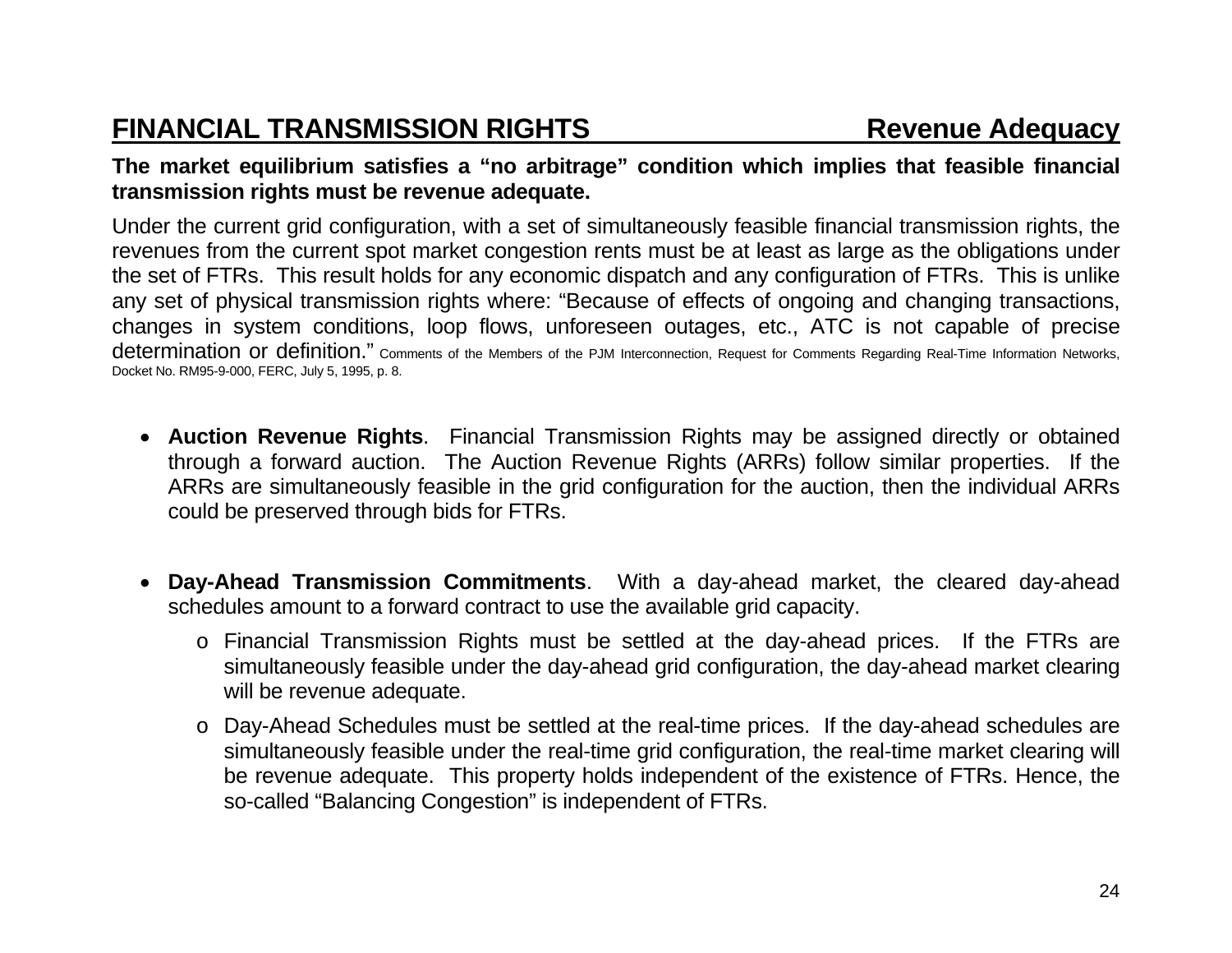## **TRANSMISSION INVESTMENT FTR Allocation and Efficient Investment**

**Investment in the transmission grid should create new economic capacity. The allocation of FTRs under a feasibility rule mitigates incentives for inefficient transmission investment.**

- **Feasibility Test:** The aggregate of all financial transmission rights defines a set of net power injections in the grid. The set of contracts is feasible if these injections and their associated power flows satisfy all the system constraints.
- **Feasibility Rule:** The grid expansion investor selects a set of new financial transmission rights with the restriction that both the new and the old FTRs will be simultaneously feasible after the system expansion.
- If the set of FTRs is feasible then the future payments required for the FTRs will never exceed the congestion revenues collected through the spot market dispatch.
- Future investments in the grid cannot reduce the welfare of aggregate use according to the existing FTRs. Hence, exposure to rent transfers is limited to the spot market.
- (Bushnell and Stoft, 1997). If PTP-FTR obligations initially match dispatch in the aggregate and new FTRs are allocated under the feasibility rule, then the increase in social welfare will be at least as large as the ex post value of new contracts.
- (Bushnell and Stoft, 1996). If PTP-FTR obligations match dispatch individually, then the allocation of FTRs under the feasibility rule ensures that no one can benefit from a network investment that reduces social welfare.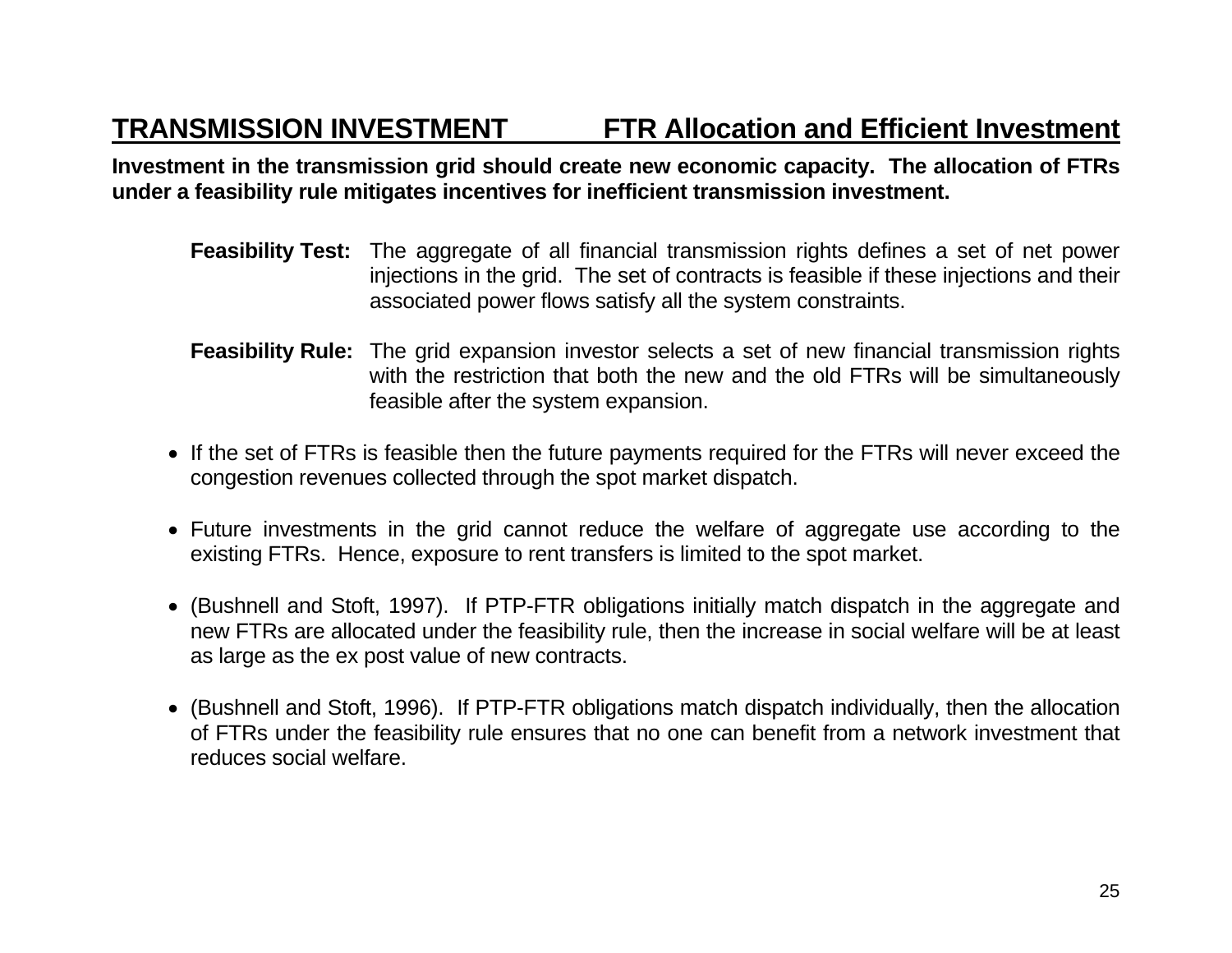## **FINANCIAL TRANSMISSION RIGHTS MARKET MARKET Efficiency**

**Financial transmission rights are long-term contracts that hedge short-term congestion costs. This is more than a convenient way to distribute congestion rents. FTRs are critical elements of efficient market design.** 

"FTRs are financial contracts that entitle their holders to day-ahead hourly congestion revenue (a Transmission Congestion Credit), as measured between the location at which power is injected into the system and the location at which it is withdrawn. The hourly economic value of an FTR is based on the FTR MW reservation and the difference between day-ahead congestion prices at the sink point (point of delivery) and the source point (point of receipt) designated in the FTR." (FERC, *Order Addressing Filing and Issues Raised at Technical Conference,* PJM Interconnection, L.L.C., Docket Nos. EL16-6-001, ER16-121-000, September 15. 2016.)

- Long-term contracts hedge spot-market prices and support investment.
- Physical transmission rights are not available as a method of controlling system dispatch or as a tool for long-term contracting.
- Long-term financial contracts need to hedge both the price at locations, through contracts for differences, and the price differential between locations, through financial transmission rights.
- Real-time "Balancing Congestion" is separate from and independent of congestion in the day-ahead market with financial transmission rights.
- The revenue adequacy property points to congestion payments as the natural source of funding for financial transmission rights.
- Any other use of congestion payments would undermine the essential market design.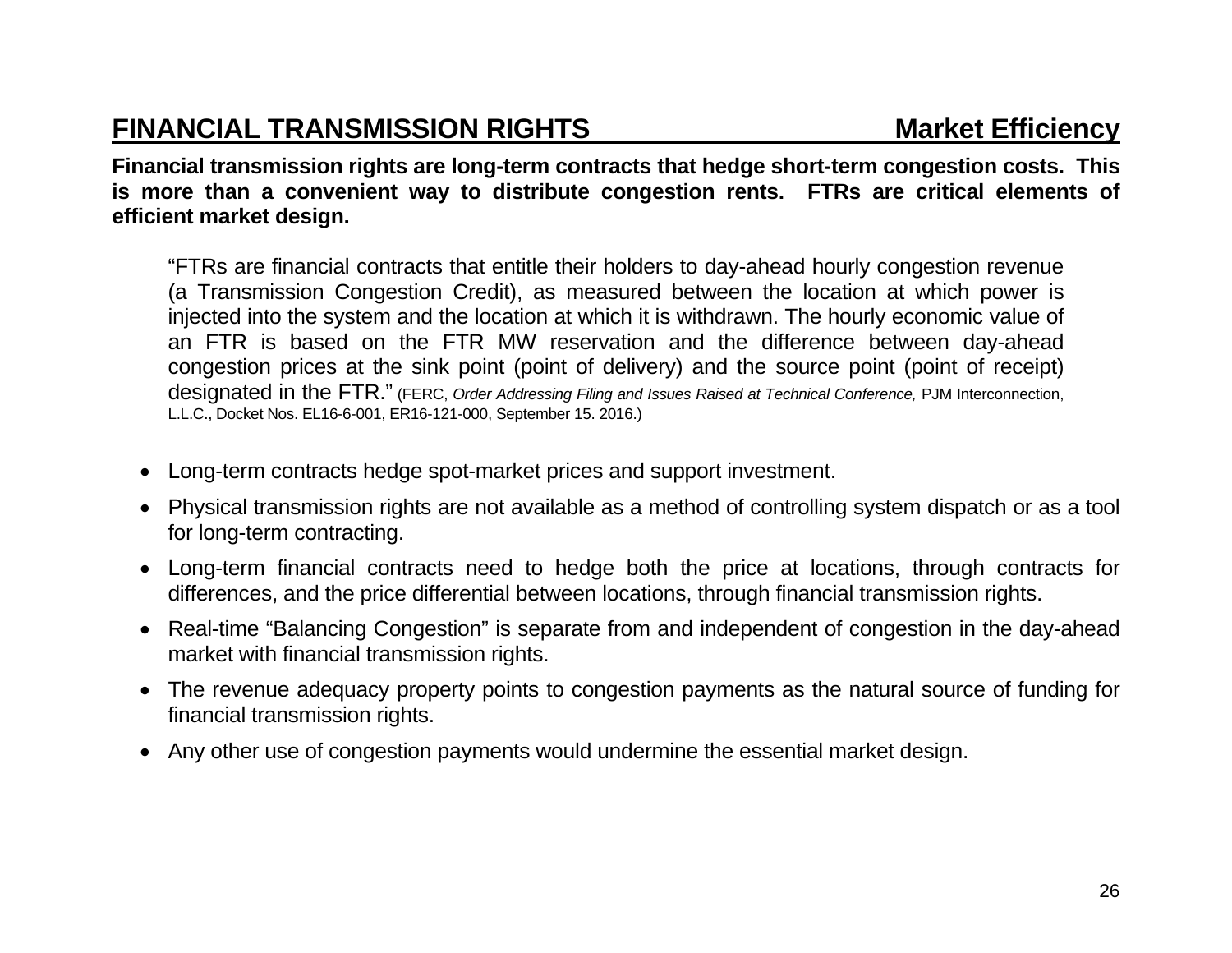## **NETWORK INTERACTIONS** Market Efficiency

**Combining contracts for differences between parties, and financial transmission rights offered by the system operator, the electricity market can support efficient operations, open access, nondiscrimination and long-term contracts.** 

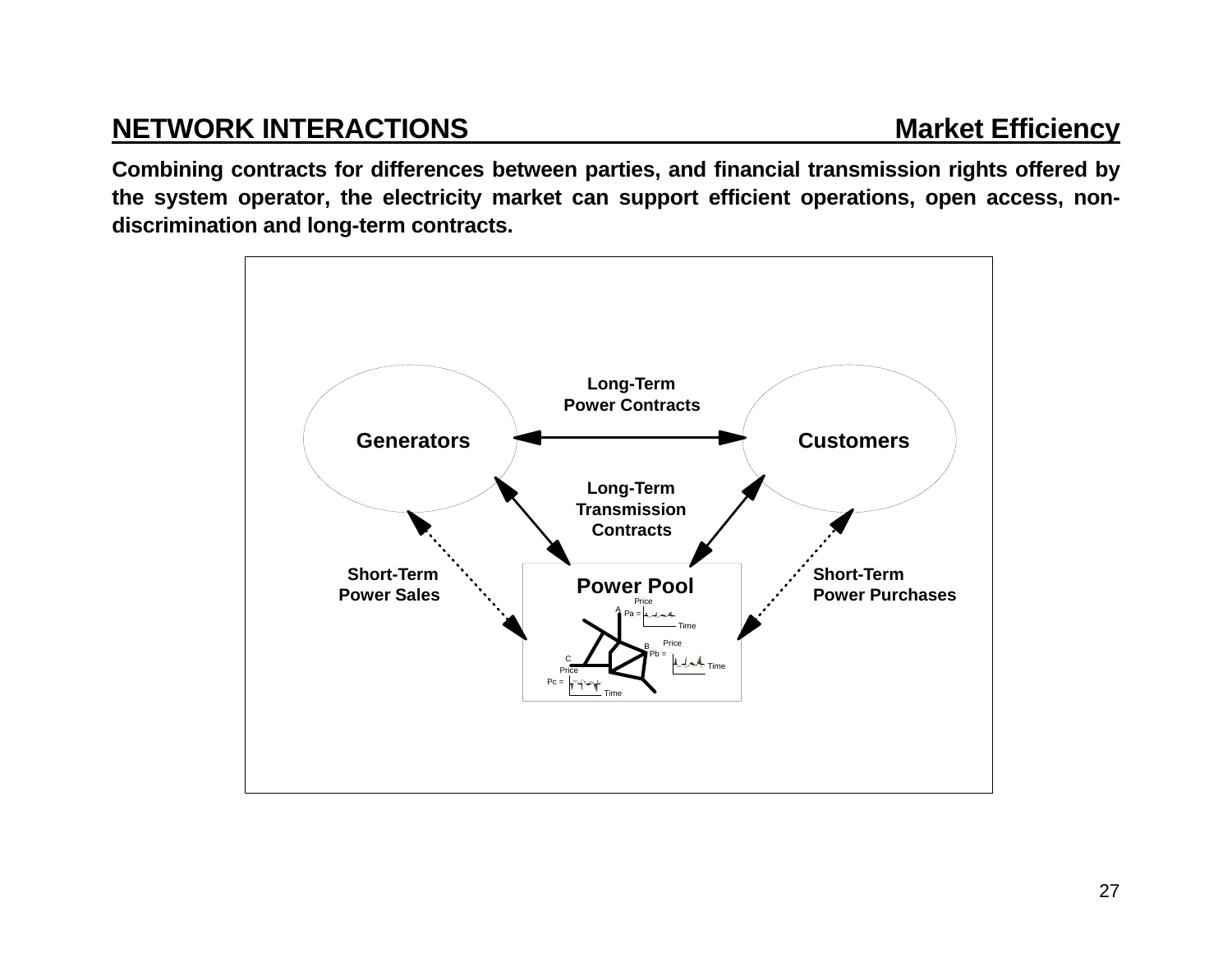**Organized electricity markets utilize day-ahead markets with bid-in loads and generation offers. In addition, day-ahead markets include a reliability commitment to ensure that adequate capacity will be available in real time to meet the actual load.** 

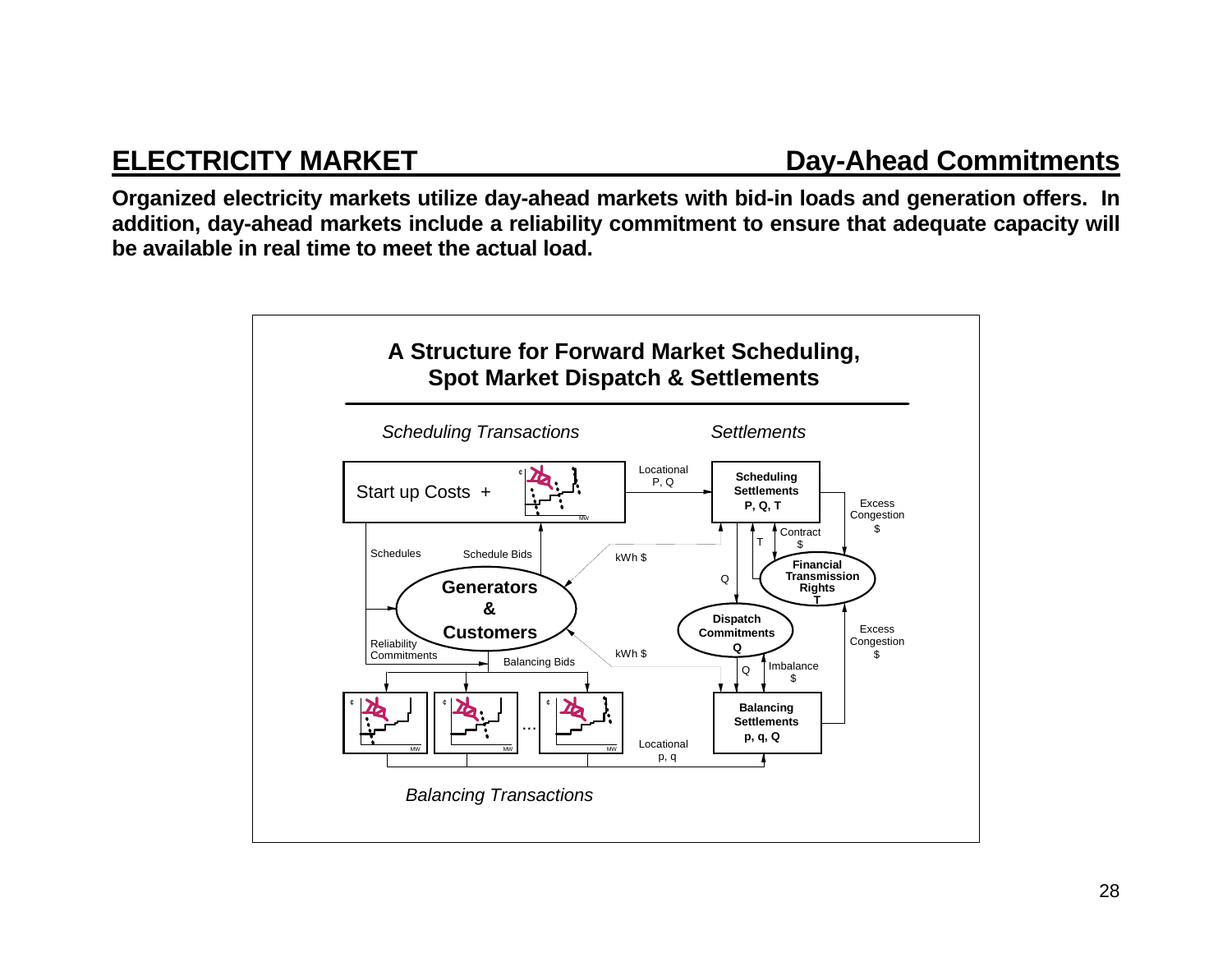## **ELECTRICITY MARKETS** Market interactions

**Equilibration of day-ahead prices and expected real-time prices does not mean that expected dispatch in real-time will be the same as the dispatch day-ahead, nor does it imply that the same transmission constraints will be binding or have the same congestion costs.** (Hogan, 2016)

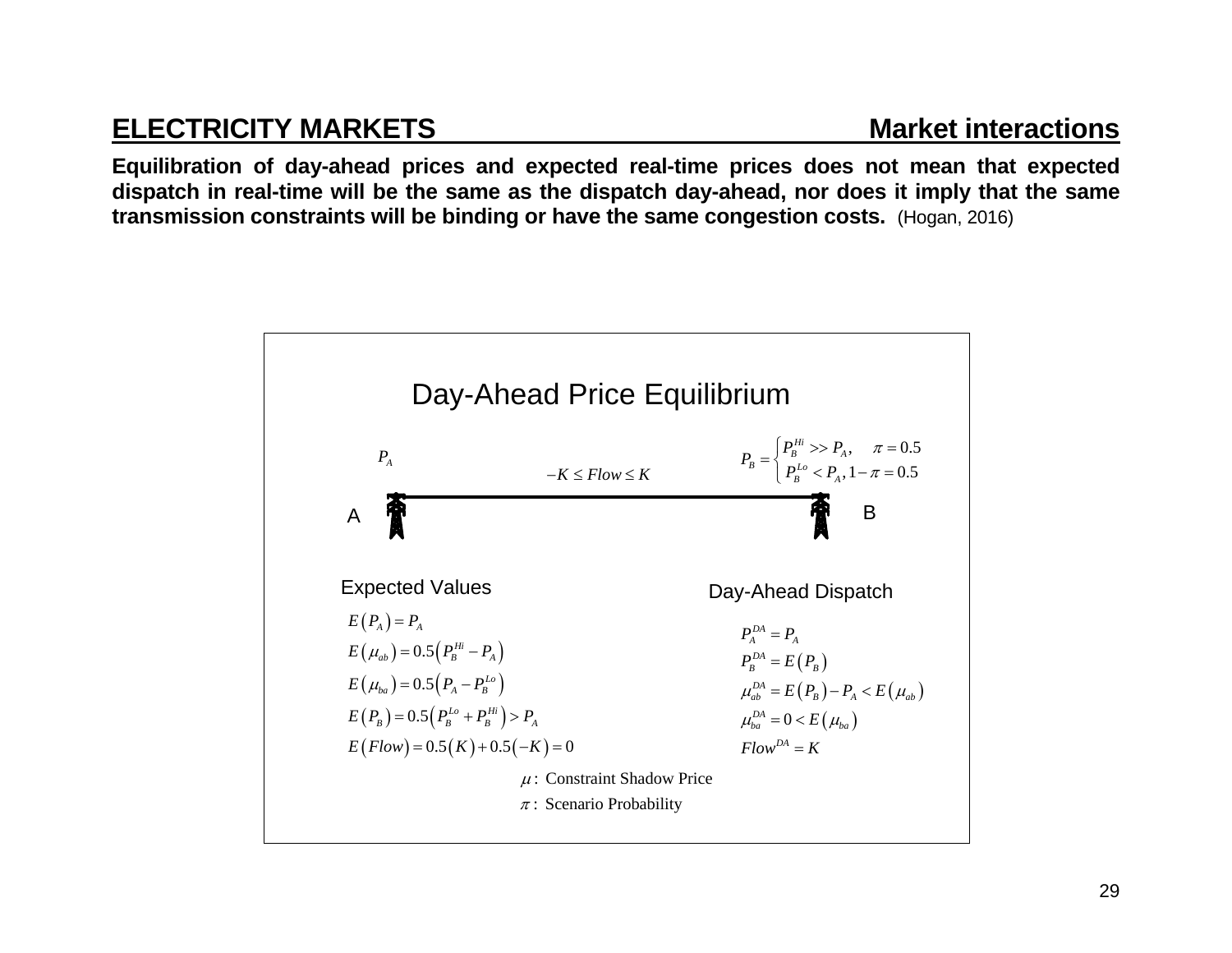## **ELECTRICITY MARKET A Consistent Framework**

**The example of successful central coordination, CRT, Regional Transmission Organization (RTO) Millennium Order (Order 2000) Standard Market Design (SMD) Notice of Proposed Rulemaking (NOPR), "Successful Market Design" provides a workable market framework that is working in places like New York, PJM in the Mid-Atlantic Region, New England, the Midwest, California, SPP, and Texas. This efficient market design is under (constant) attack.**





**Poolco…OPCO…ISO…IMO…Transco…RTO… ITP…WMP…: "A rose by any other name …"** 

"Locational marginal pricing (LMP) is the electricity spot pricing model that serves as the benchmark for market design – the textbook ideal that should be the target for policy makers. A trading arrangement based on LMP takes all relevant generation and transmission costs appropriately into account and hence supports optimal investments." (International Energy Agency, 2007)

### **This is the only model that can meet the tests of open access and non-discrimination.**

Anything that upsets this design will unravel the wholesale electricity market. The basic economic dispatch model accommodates the green energy agenda, as in the expanding Western Energy Imbalance Market (EIM).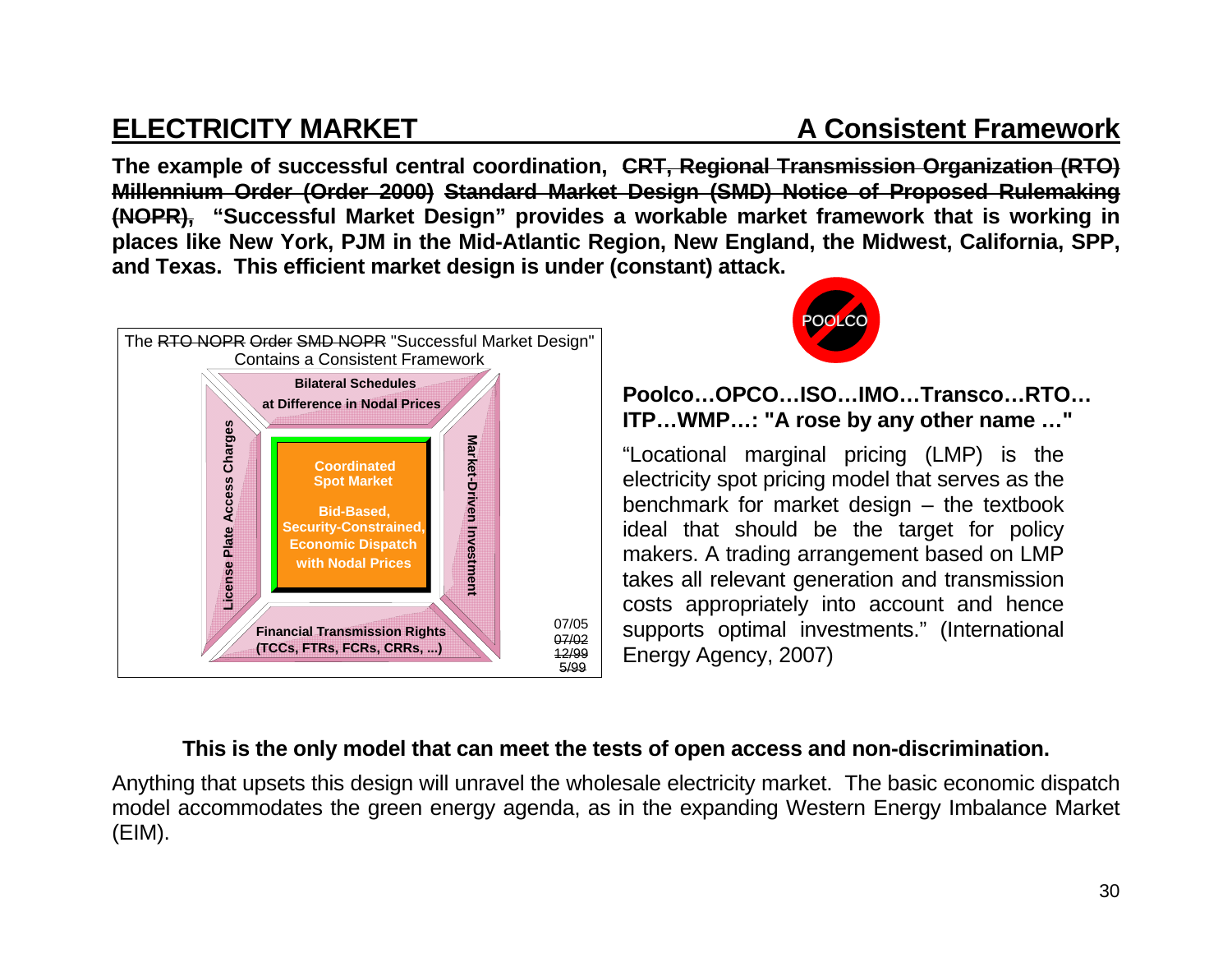## **ELECTRICITY MARKET Path Dependence**

**The path to successful market design can be circuitous and costly. The FERC "reforms" in Order 890 illustrate "path dependence," where the path chosen constrains the choices ahead. Early attempts with contract path, flowgate and zonal models led to design failures in PJM (`97), New England (`98), California (`99), and Texas (`03). Regional aggregation creates conflicts with system operations. Successful market design integrates the market with system operations.** 

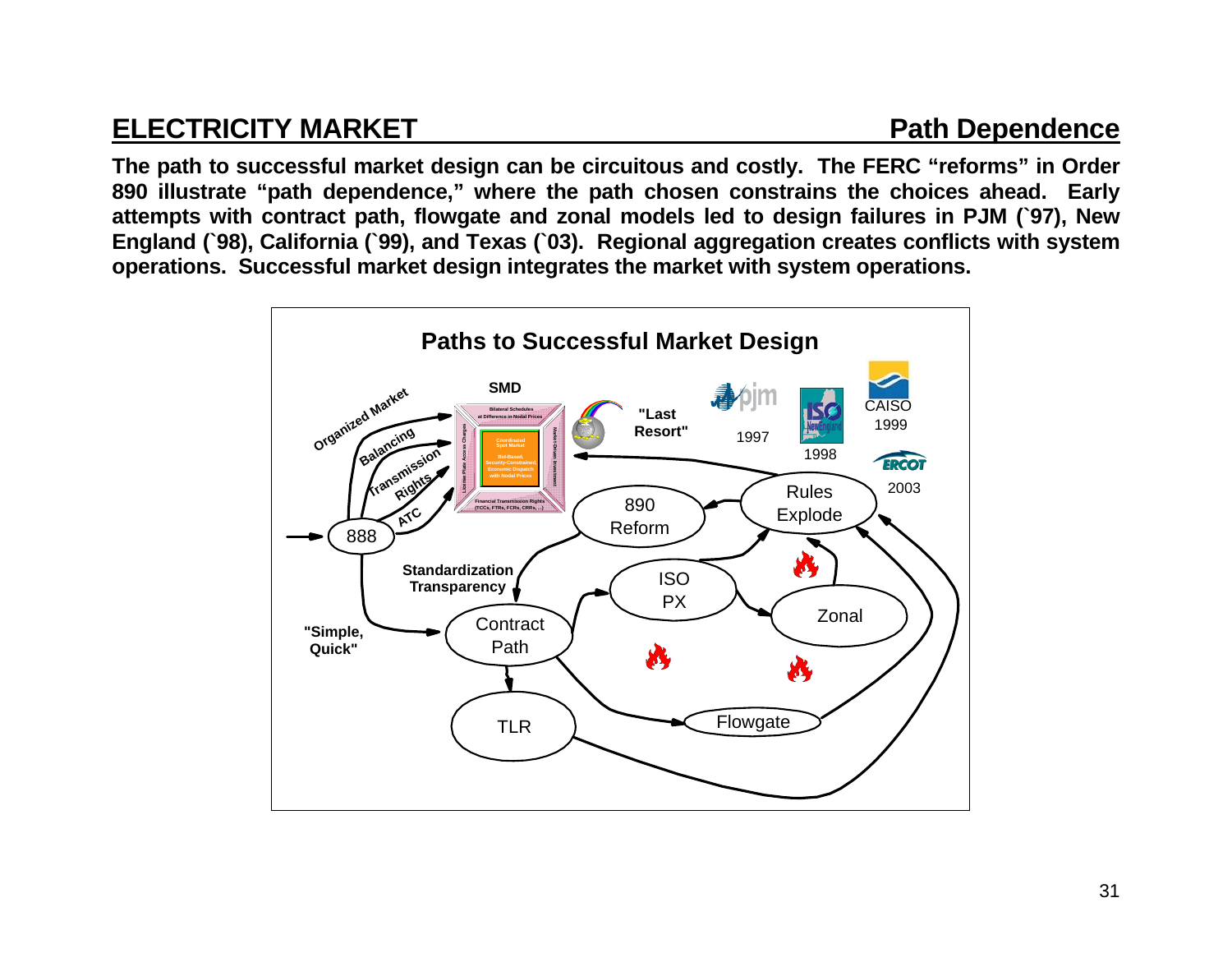## **ELECTRICITY MARKET A Consistent Framework**

**The basic model covers the existing Regional Transmission Organizations and is expanding through the Wester Energy Imbalance Market. (**www.westerneim.com)

Western EIM active and pending participants





(IRC Council and CAISO maps)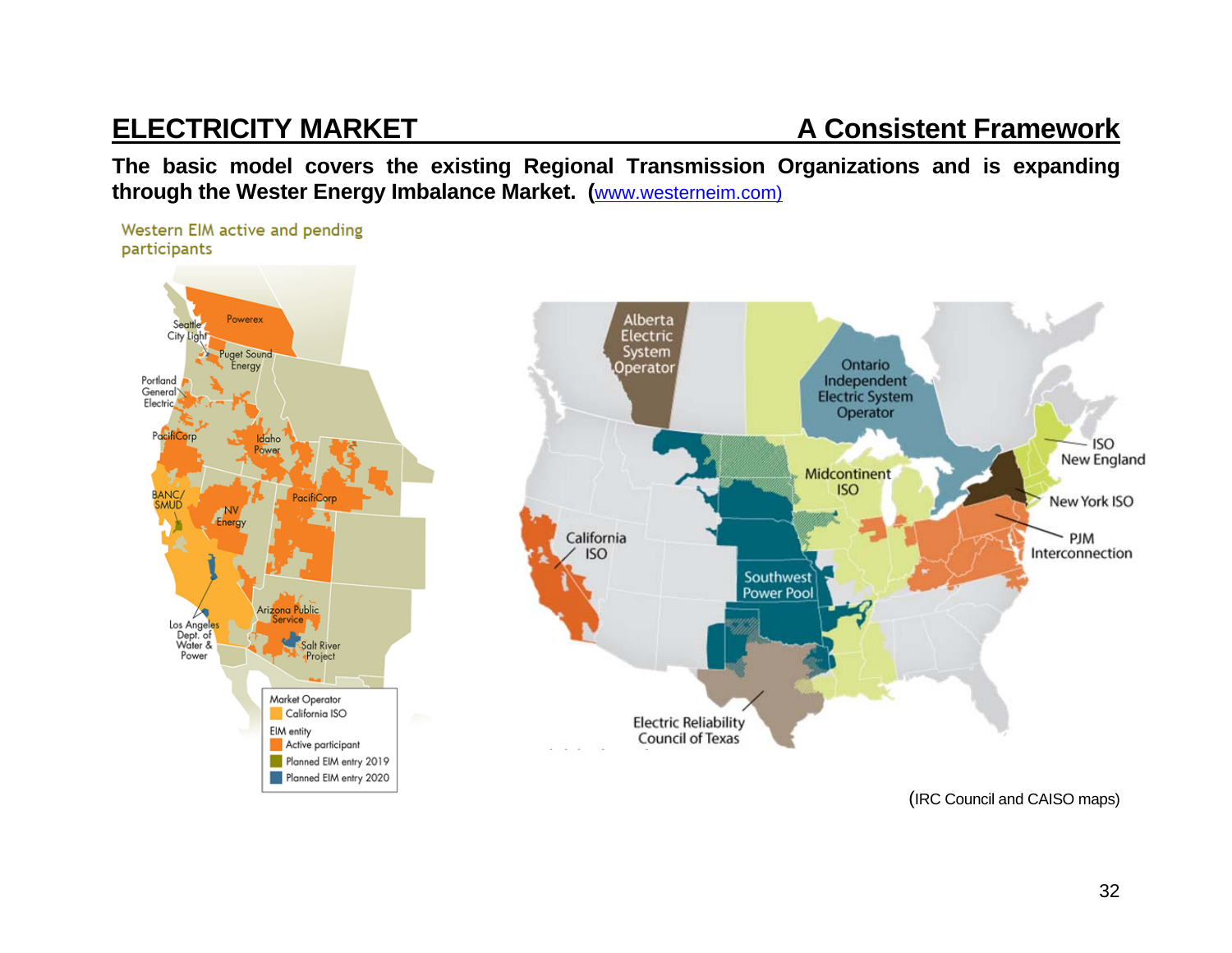### **What is the value of Financial Transmission Rights? Summary:**

### **Financial Transmission Rights (FTR), Transmission Congestion Contracts (TCC), Congestion Revenue Rights (CRR) …**

- <sup>o</sup> First Principles and Electricity Market Design.
	- Open Access and Non-discrimination.
	- No need to limit types of transactions or participants.
- <sup>o</sup> Origins and Evolution.
	- **Physical rights cannot support a market.**
	- Financial rights encompass virtual traders and expand liquidity.
- <sup>o</sup> Continuing Challenges.
	- Auction Design and Revenue Adequacy. Simultaneous feasibility.
	- Auction Revenue Rights (ARR). Allocating the value, not the rights.
	- **Transmission Expansion. Needs integration with FTR expansion.**
	- Up-to-Congestion Products. Relevant for auctions and day-ahead transactions.
	- Eligible Nodal Locations. No theoretical reason for limiting locations.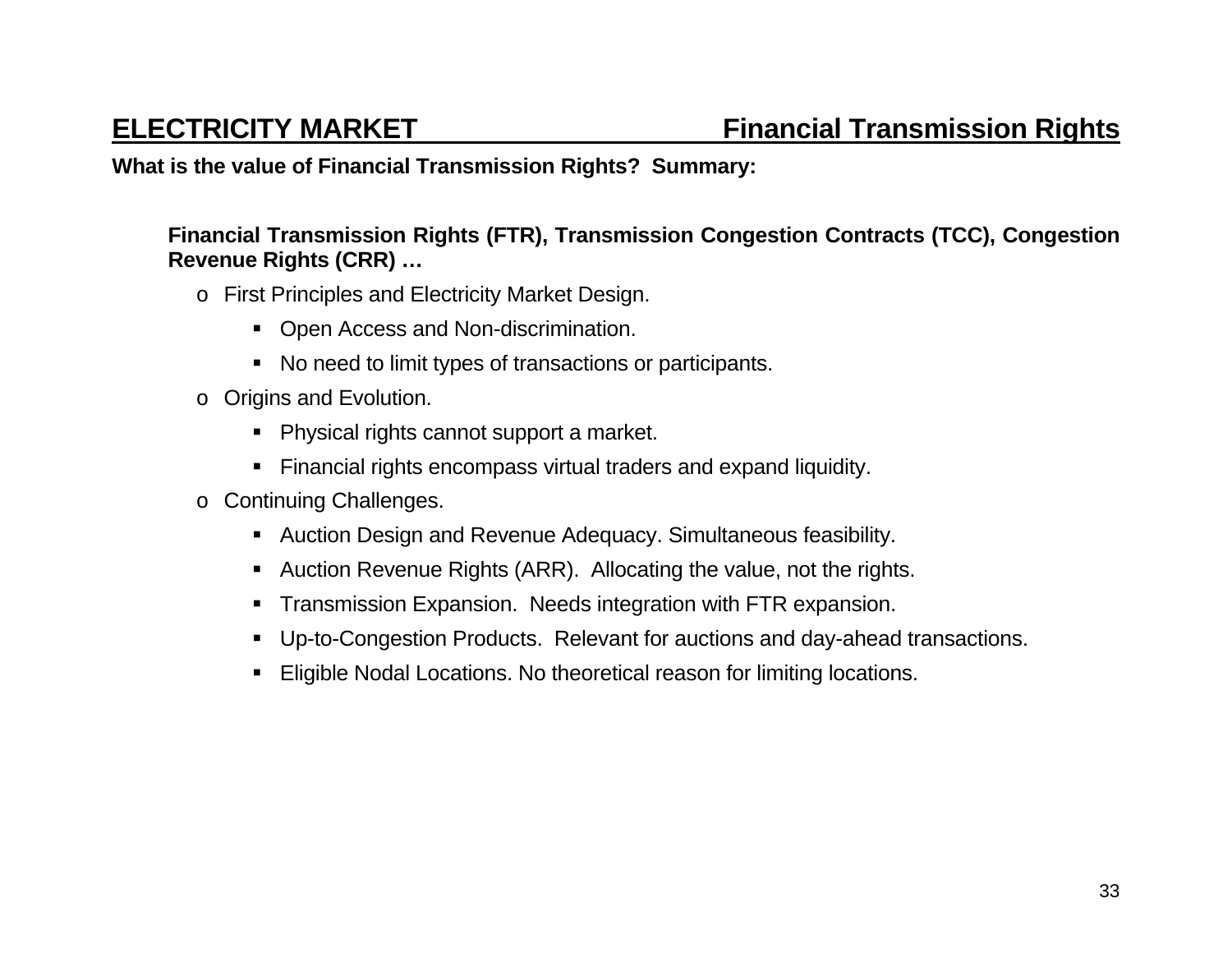## **ELECTRICITY MARKET Example 20 Efficient Market Design in the Efficient Market Design**

**No design can be perfect, but the record indicates the high costs of ignoring first principles. When "good enough" is good enough, the costs of the unintended consequences can be high. The examples from scarcity pricing, demand response, transmission expansion and the cleaner energy are illustrative but not exhaustive. Many other areas present similar challenges.** 

- **Extended Locational Marginal Prices (ELMP).** (Gribik, Hogan, & Pope, 2007)
- **Out-of-Market Transactions and Price Formation.** (Hogan, 2014)
- $\bullet$ **Renewable Portfolio Standards.** (Schmalensee, 2012)
- $\bullet$ **Net Energy Metering.** (Brown & Bunyan, 2014)
- $\bullet$ **Market Manipulation.** (Lo Prete & Hogan, 2014)
- $\bullet$  **Reforming the Energy Vision.** (NYS Department of Public Service, 2014) (Caramanis, Ntakou, Hogan, Chakrabortty, & Schoene, 2016)
- $\bullet$ **Hidden Values and the Value Stack.** (NYS Department of Public Service, 2016)
- **Virtual Bidding and Financial Trading.** (Hogan, 2016)
- $\bullet$ **Clean Power Plan.** (Hogan, 2015)
- $\bullet$ **Energy Imbalance Markets. (Hogan, 2017)**
- $\bullet$ **Other?**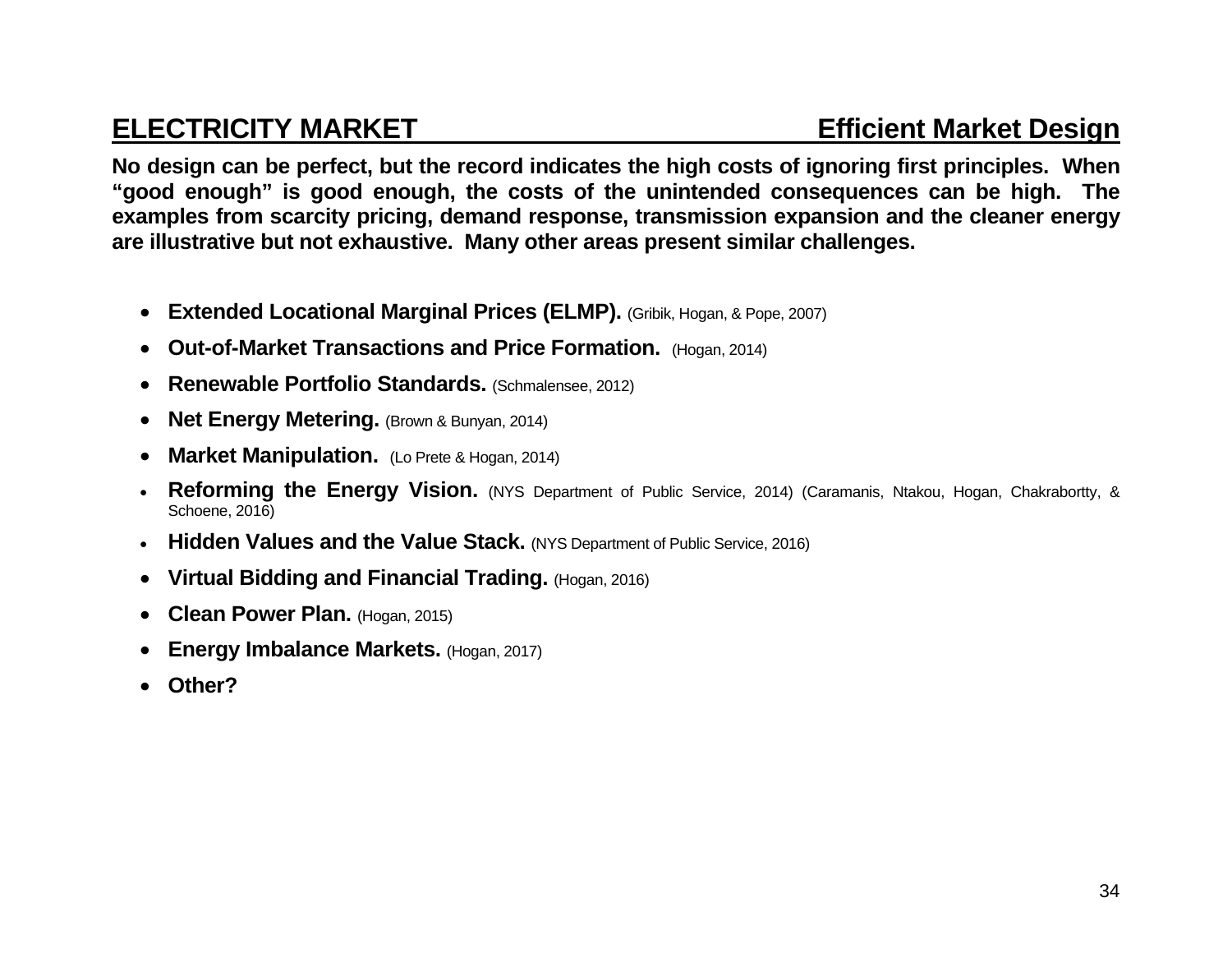### **References**

Brown, A., & Bunyan, J. (2014). Valuation of Distributed Solar: A Qualitative View. *Electricity Journal*, *27*(10), 27–48. https://doi.org/10.1016/j.tej.2014.11.005

Caramanis, M. C., Ntakou, E., Hogan, W. W., Chakrabortty, A., & Schoene, J. (2016). Co-Optimization of Power and Reserves in Dynamic T & D Power Markets With Nondispatchable Renewable Generation and Distributed Energy Resources. *Proceedings of the IEEE*, *104*(4), 807–836. Retrieved from http://ieeexplore.ieee.org.ezpprod1.hul.harvard.edu/stamp/stamp.jsp?arnumber=7429676

Federal Energy Regulatory Commission. (2017). Order on Rehearing and Compliance, PJM Dockets EL 16-6-002, 158 FERC ¶ 61,093. Retrieved from https://www.ferc.gov/CalendarFiles/20170131173534-EL16-6-002.pdf

Gribik, P. R., Hogan, W. W., & Pope, S. L. (2007). Market-Clearing Electricity Prices and Energy Uplift. Retrieved from http://www.hks.harvard.edu/fs/whogan/Gribik\_Hogan\_Pope\_Price\_Uplift\_123107.pdf

Hogan, W. W. (2014). Electricity Market Design and Efficient Pricing: Applications for New England and Beyond. *The Electricity Journal*, *27*(7), 23–49. https://doi.org/10.1016/j.tej.2014.07.009

Hogan, W. W. (2015). Electricity Markets and the Clean Power Plan. *The Electricity Journal*, *28*(9), 9–32. Retrieved from http://www.sciencedirect.com/science/article/pii/S1040619015002006

Hogan, W. W. (2016). Virtual bidding and electricity market design. *The Electricity Journal*, *29*(5), 33–47. https://doi.org/10.1016/j.tej.2016.05.009

Hogan, W. W. (2017). An efficient Western Energy Imbalance Market with conflicting carbon policies. *The Electricity Journal*, *30*(10), 8–15. https://doi.org/10.1016/j.tej.2017.11.001

International Energy Agency. (2007). *Tackling Investment Challenges in Power Generation in IEA Countries: Energy Market Experience*. Paris. Retrieved from http://www.iea.org/publications/freepublications/publication/tackling\_investment.pdf

Joskow, P. L., & Schmalensee, R. (1983). *Markets for power: an analysis of electrical utility deregulation*. *MIT Press Books*. MIT Press Book. Retrieved from http://ideas.repec.org/b/mtp/titles/0262600188.html

Lo Prete, C., & Hogan, W. W. (2014). Manipulation of Day-ahead Electricity Prices through Virtual Bidding in the U. S. *IAEE Energy Forum*, 31–32. Retrieved from http://www.iaee.org/en/publications/newsletterdl.aspx?id=244

Monitoring Analytics. (2018). 2017 State of the Market Report for PJM. Retrieved from http://www.monitoringanalytics.com/reports/PJM\_State\_of\_the\_Market/2017/2017-som-pjm-volume2.pdf

NYS Department of Public Service. (2014). *Reforming the Energy Vision* (No. CASE 14-M-0101). Retrieved from http://www3.dps.ny.gov/W/PSCWeb.nsf/96f0fec0b45a3c6485257688006a701a/26be8a93967e604785257cc40066b91a/\$FILE/ ATTK0J3L.pdf/Reforming The Energy Vision (REV) REPORT 4.25. 14.pdf

NYS Department of Public Service. (2016). *Staff Report and Recommendations in the Value of Distributed Energy Resources Proceeding*. Retrieved from http://documents.dps.ny.gov/public/Common/ViewDoc.aspx?DocRefId=%7B59B620E6-87C4-4C80- 8BEC-E15BB6E0545E%7D

Schmalensee, R. (2012). Evaluating policies to increase electricity generation from renewable energy. *Review of Environmental Economics and Policy*, *6*(1), 45–64. https://doi.org/10.1093/reep/rer020

Schweppe, F. C., Caramanis, M. C., Tabors, R. D., & Bohn, R. E. (1988). *Spot pricing of electricity*. Kluwer Academic Publishers. Retrieved from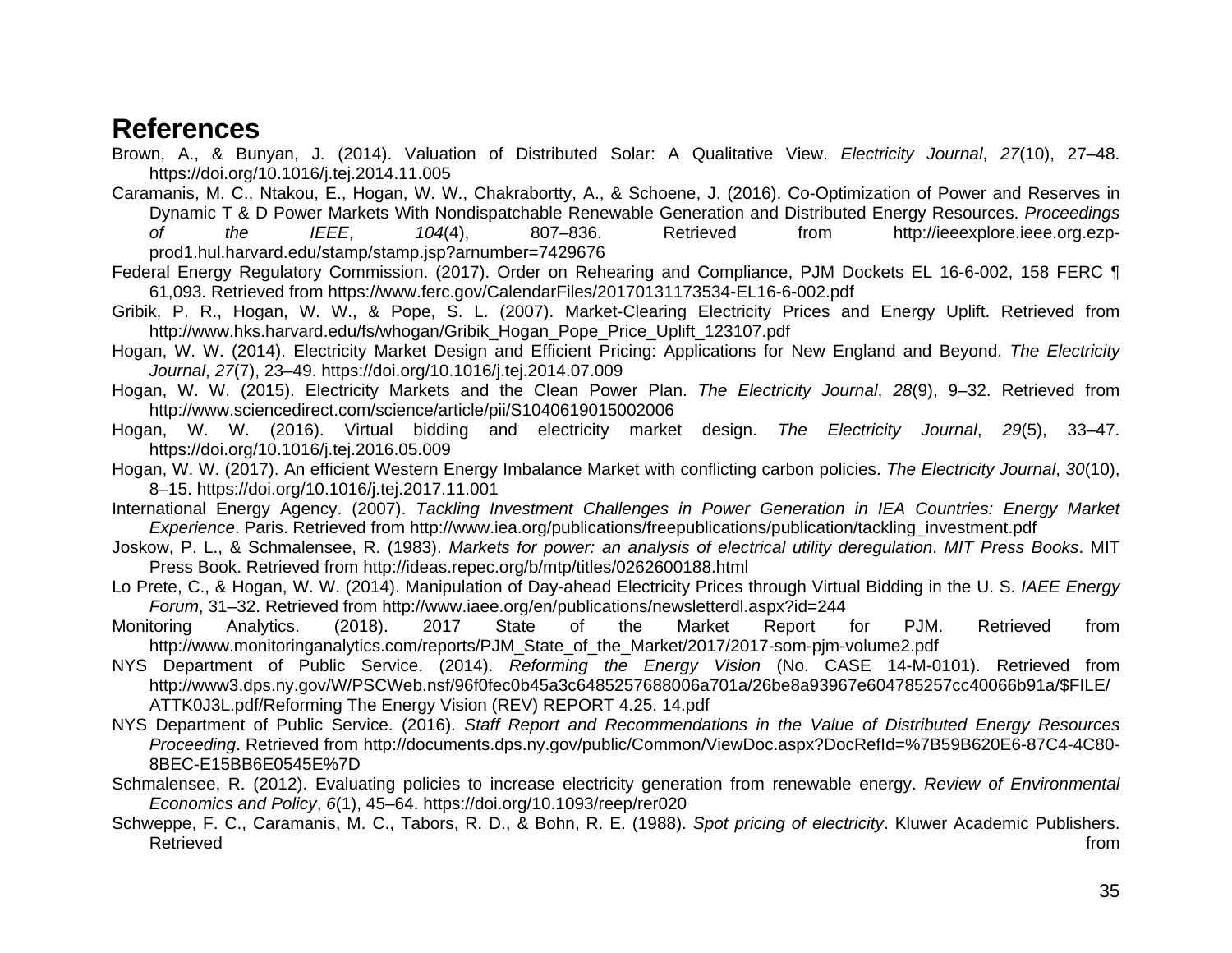http://books.google.com/books?id=Sg5zRPWrZ\_gC&pg=PA265&lpg=PA265&dq=spot+pricing+of+electricity+schweppe&source =bl&ots=1MIUfKBjBk&sig=FXe\_GSyf\_V\_fcIuTmUtH7mKO\_PM&hl=en&ei=Ovg7Tt66DO2x0AH50aGNCg&sa=X&oi=book\_result &ct=result&resnum=3&ved=0CDYQ6AEwAg#v=onep